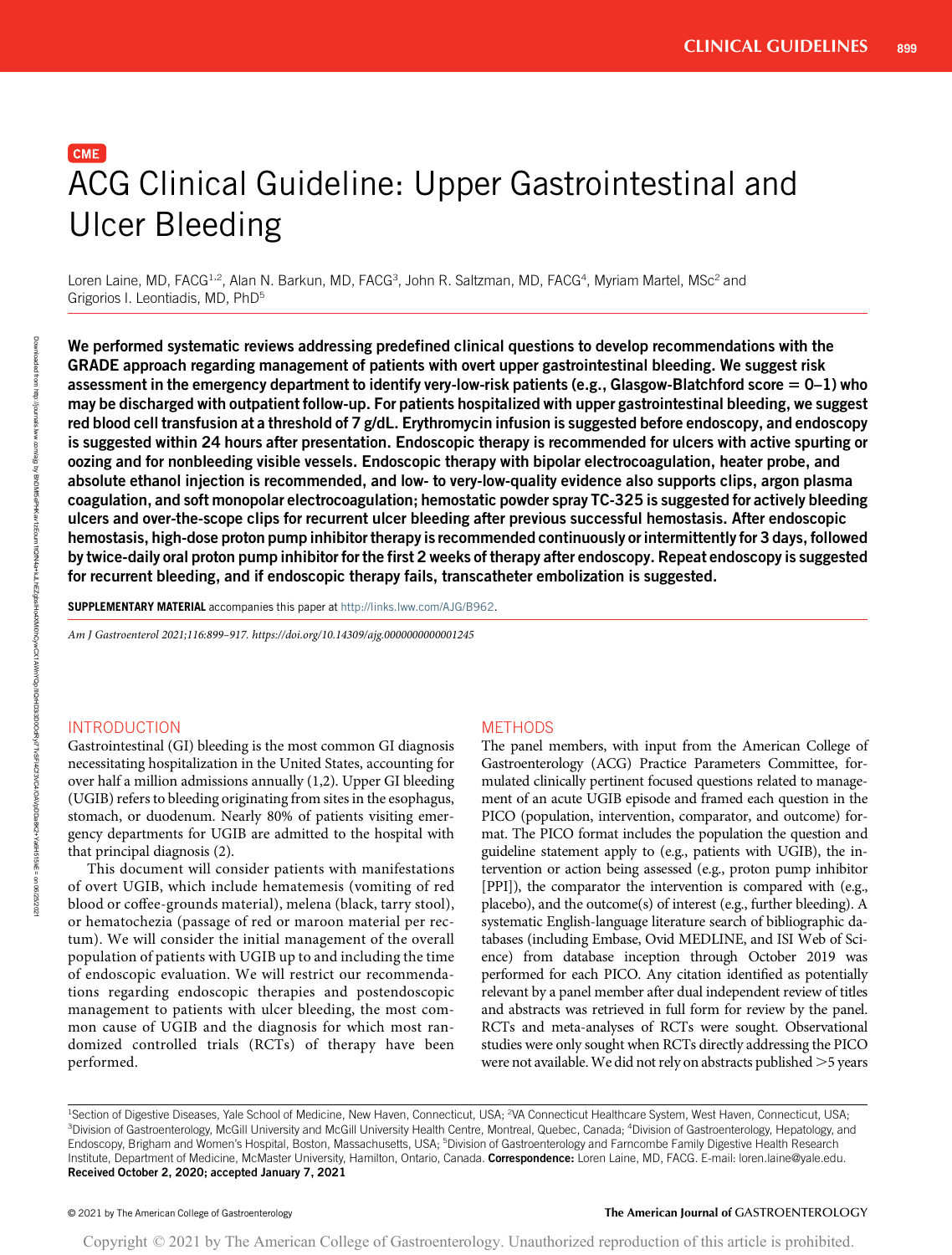### Table 1. List of guideline statements with strength of recommendation and quality of evidence

### Risk stratification

1. We suggest that patients presenting to the emergency department with upper gastrointestinal bleeding (UGIB) who are classified as very low risk, defined as a risk assessment score with  $\leq$ 1% false negative rate for the outcome of hospital-based intervention or death (e.g., Glasgow-Blatchford score = 0-1), be discharged with outpatient follow-up rather than admitted to hospital (conditional recommendation, very-low-quality evidence).

### Red blood cell transfusion

2. We suggest a restrictive policy of red blood cell transfusion with a threshold for transfusion at a hemoglobin of 7 g/dL for patients with UGIB (conditional recommendation, low-quality evidence).

### Pre-endoscopic medical therapy

Prokinetic therapy with erythromycin

3. We suggest an infusion of erythromycin before endoscopy in patients with UGIB (conditional recommendation, very-low-quality evidence).

Proton pump inhibitor (PPI) therapy

4. We could not reach a recommendation for or against pre-endoscopic PPI therapy for patients with UGIB.

### Endoscopy for UGIB

Timing of endoscopy

5. We suggest that patients admitted to or under observation in hospital for UGIB undergo endoscopy within 24 hr of presentation (conditional recommendation, very-low-quality evidence).

Need for endoscopic hemostatic therapy for ulcers with active bleeding or nonbleeding visible cessels

6. We recommend endoscopic therapy in patients with UGIB due to ulcers with active spurting, active oozing, and nonbleeding visible vessels (strong recommendation, moderate-quality evidence).

Need for endoscopic hemostatic therapy for ulcers with adherent clot

7. We could not reach a recommendation for or against endoscopic therapy in patients with UGIB due to ulcers with adherent clot resistant to vigorous irrigation.

Choice of endoscopic hemostatic therapy for bleeding ulcers

- 8. We recommend endoscopic hemostatic therapy with bipolar electrocoagulation, heater probe, or injection of absolute ethanol for patients with UGIB due to ulcers (strong recommendation, moderate-quality evidence).
- 9. We suggest endoscopic hemostatic therapy with clips, argon plasma coagulation, or soft monopolar electrocoagulation for patients with UGIB due to ulcers (conditional recommendation, very-low- to low-quality evidence).

10. We recommend that epinephrine injection not be used alone for patients with UGIB due to ulcers but rather in combination with another hemostatic modality (strong recommendation, very-low- to moderate-quality evidence).

11. We suggest endoscopic hemostatic therapy with hemostatic powder spray TC-325 for patients with actively bleeding ulcers (conditional recommendation, verylow-quality evidence).

12. We suggest over-the-scope clips as a hemostatic therapy for patients who develop recurrent bleeding due to ulcers after previous successful endoscopic hemostasis (conditional recommendation, low-quality evidence).

### Antisecretory therapy after endoscopic hemostatic therapy for bleeding ulcers

13. We recommend high-dose PPI therapy given continuously or intermittently for 3 d after successful endoscopic hemostatic therapy of a bleeding ulcer (strong recommendation, moderate- to high-quality evidence).

14. We suggest that high-risk patients with UGIB due to ulcers who received endoscopic hemostatic therapy followed by short-term high-dose PPI therapy in hospital continue on twice-daily PPI therapy until 2 wk after index endoscopy (conditional recommendation, low-quality evidence).

### Recurrent ulcer bleeding after successful endoscopic hemostatic therapy

15. We suggest that patients with recurrent bleeding after endoscopic therapy for a bleeding ulcer undergo repeat endoscopy and endoscopic therapy rather than undergo surgery or transcatheter arterial embolization (conditional recommendation, low-quality evidence for comparison with surgery, very-low-quality evidence for comparison with transcatheter arterial embolization)

### Failure of endoscopic hemostatic therapy for bleeding ulcers

16. We suggest patients with bleeding ulcers who have failed endoscopic therapy next be treated with transcatheter arterial embolization (conditional recommendation, very-low-quality evidence).

before October 2019 or with only interim results presented without subsequent publication in full form. Relevant studies from review of reference lists of retrieved manuscripts or known to the authors also were considered. The critical outcome was further bleeding, which includes persistent and recurrent bleeding. Further bleeding was recommended as the primary endpoint for RCTs of UGIB

management by an International Consensus Panel because prevention of further bleeding is the primary clinical goal for patients with UGIB (3). Mortality was defined as an important outcome but not critical for decision-making because death is uncommon in patients with UGIB ( $\sim$ 2% in the United States (2)), and sample sizes for most RCTs are not based on assessment of mortality.

### The American Journal of GASTROENTEROLOGY **Annual American Journal of GASTROENTEROLOGY VOLUME 116** | MAY 2021 [www.amjgastro.com](http://www.amjgastro.com)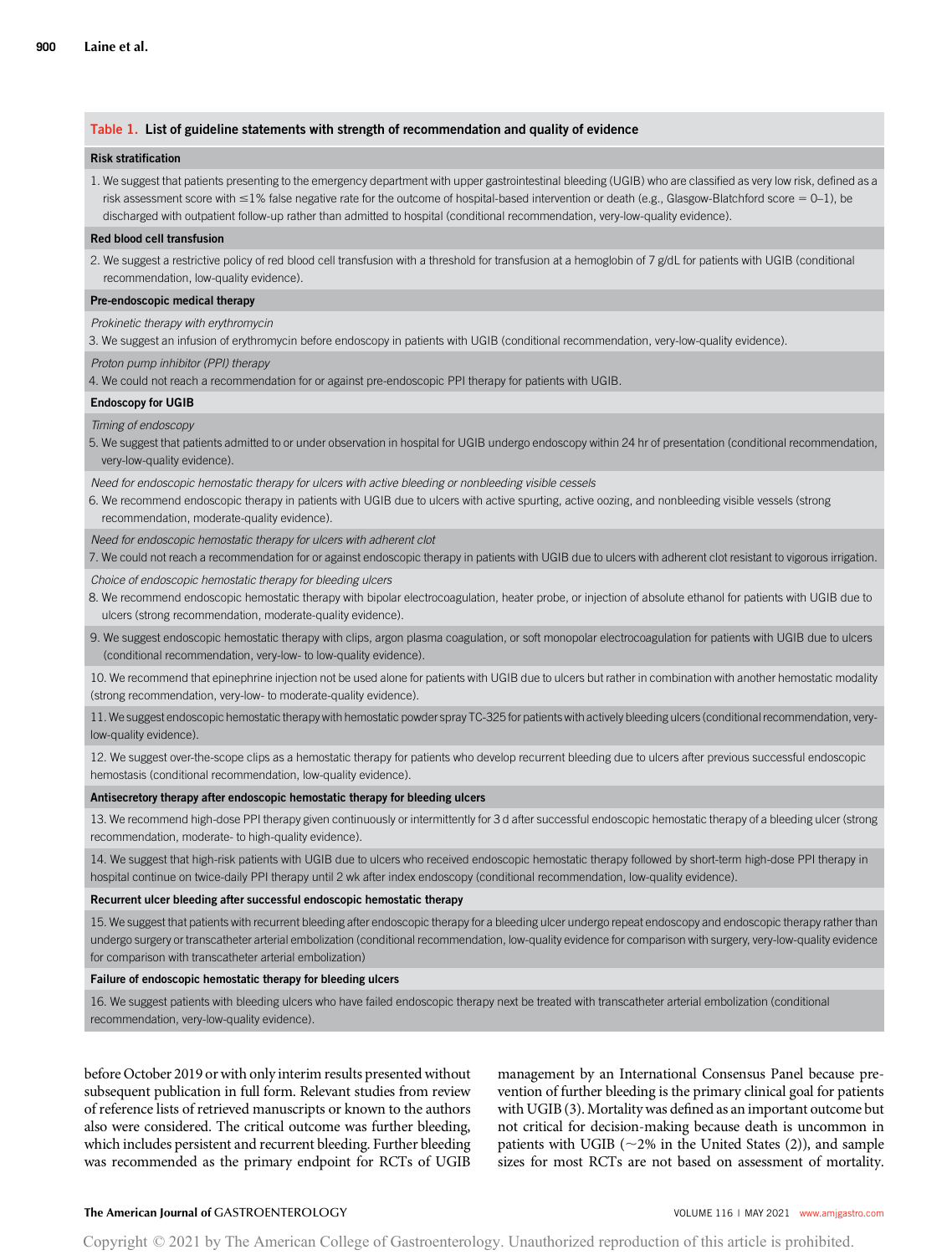Other potential outcomes (e.g., length of hospitalization and surgery) were predefined for some individual PICOs. Meta-analyses performed for this guideline (fixed effect if  $I^2 < 50\%$ ; random effects if  $I^2 \ge 50\%$ ) as well as calculations of risk ratio (RR) and absolute risk difference for individual studies were performed with RevMan version 5.3 software (Cochrane Collaboration, Copenhagen, Denmark).

Each recommendation statement includes an assessment of the strength of the recommendation and the quality of evidence based on the GRADE methodology (4,5), followed by a summary of evidence outlining the key data and considerations behind the recommendation. The quality of evidence is rated using 4 categories. "High" quality indicates we are confident the true effect lies close to the estimate of the effect. "Moderate"indicates we are moderately confident in the effect estimate: The true effect is likely to be close to the effect estimate, but possibly is substantially different. "Low" indicates our confidence in the effect estimate is limited, and the true effect may be substantially different. "Very low" indicates we have very little confidence in the effect estimate, and the true effect is likely to be substantially different. The grade of evidence provided with each statement is based on the critical outcome, further bleeding, unless otherwise specified. The strength of recommendation reflects the level of confidence that the desirable effects of an action outweigh the undesirable effects and is based on the quality of evidence for efficacy, safety, values and preferences of patients, availability, and resource use. "Strong" recommendations begin with the words "we recommend" and are made when we are confident the desirable effects of an action clearly outweigh the undesirable effects. Strong recommendations imply that most informed patients would choose the recommended management and clinicians should provide the intervention to most patients. "Conditional" recommendations begin with the words "we suggest" and indicate the desirable and undesirable effects of an action are closely balanced or appreciable uncertainty exists about the balance. In this case, informed patients' choices will vary based on their values and preferences, with many not wanting the intervention; informed clinicians' choices also may vary, and they must ensure their patients' values and preferences are incorporated in decisions regarding management.

Each PICO, followed by the evidence table that summarizes the evidence and the grading of the quality of evidence from relevant studies for that PICO, is provided in the Supplementary Material (see Supplementary Digital Content, [http://links.lww.com/AJG/](http://links.lww.com/AJG/B962) [B962](http://links.lww.com/AJG/B962)). The list of guideline statements is provided in Table 1.

# GUIDELINE STATEMENTS

# Risk stratification

1. We suggest that patients presenting to the emergency department with UGIB who are classified as very low risk, defined as a risk assessment score with  $\leq$ 1% false negative rate for the outcome of hospital-based intervention or death (e.g., Glasgow-Blatchford score  $= 0-1$ ), be discharged with outpatient follow-up rather than admitted to hospital (conditional recommendation, very-low-quality evidence).

Summary of evidence. The goal of identifying very-low-risk patients is to allow a subset of patients to be safely discharged from

# Table 2. Glasgow-Blatchford score

| <b>Risk factors at admission</b>                                                          | <b>Factor score</b> |
|-------------------------------------------------------------------------------------------|---------------------|
| Blood urea nitrogen (mg/dL)                                                               |                     |
| 18.2 to <22.4                                                                             | $\overline{2}$      |
| $22.4$ to $<$ 28.0                                                                        | 3                   |
| 28.0 to $<$ 70.0                                                                          | $\overline{4}$      |
| $\geq 70.0$                                                                               | 6                   |
| Hemoglobin (g/dL)                                                                         |                     |
| 12.0 to $<$ 13.0 (men); 10.0 to $<$ 12.0<br>(women)                                       | $\mathbf{1}$        |
| 10.0 to $<$ 12.0 (men)                                                                    | 3                   |
| < 10.0                                                                                    | 6                   |
| Systolic blood pressure (mm Hg)                                                           |                     |
| 100-109                                                                                   | 1                   |
| $90 - 99$                                                                                 | $\overline{2}$      |
| < 90                                                                                      | 3                   |
| Heart rate (beats per minute)                                                             |                     |
| $\geq 100$                                                                                | $\mathbf{1}$        |
| Melena                                                                                    | $\mathbf{1}$        |
| Syncope                                                                                   | $\overline{c}$      |
| Hepatic disease <sup>a</sup>                                                              | $\overline{2}$      |
| Cardiac failure <sup>a</sup>                                                              | $\overline{c}$      |
| $^{16}$ Henric disease and earlier failure were not defined in the eriginal report of the |                     |

Hepatic disease and cardiac failure were not defined in the original report of the Glasgow-Blatchford score. One more recent study defined hepatic disease as known history, or clinical and laboratory evidence, of chronic or acute liver disease and cardiac failure as known history, or clinical and echocardiographic evidence, of cardiac failure (6).

the emergency department with outpatient follow-up, thereby reducing costs with little or no chance that patients will be at risk of poor outcomes that require or might have been prevented with in-hospital management. Thus, the primary benefit for this recommendation is economic because of fewer hospitalizations.

Composite outcomes are commonly used in studies of risk assessment scores (6–10). We relied primarily on the composite outcomes as defined in the studies we reviewed, considering them preferable to single outcomes of further bleeding or mortality for identifying very-low-risk patients. The composite outcome in the 4 individual studies we assessed included hospital-based interventions for bleeding (transfusion and hemostatic therapies) and death (6–8,10), while the systematic review of other studies additionally included rebleeding leading to readmission in their composite outcome (9) (see Supplementary Table 1.2, Supplementary Digital Content,<http://links.lww.com/AJG/B962>).

Achieving a high sensitivity, which minimizes false negatives, is key when making decisions regarding outpatient management. False negatives occur when patients who will require intervention or die are incorrectly classified by the risk assessment tool as not requiring intervention or dying. This may result in discharging a patient who will require intervention or die. The goal would be no false negatives (100% sensitivity), but providers and patients can determine the level of certainty required to feel comfortable with discharge from the emergency department.

### © 2021 by The American College of Gastroenterology The American Journal of GASTROENTEROLOGY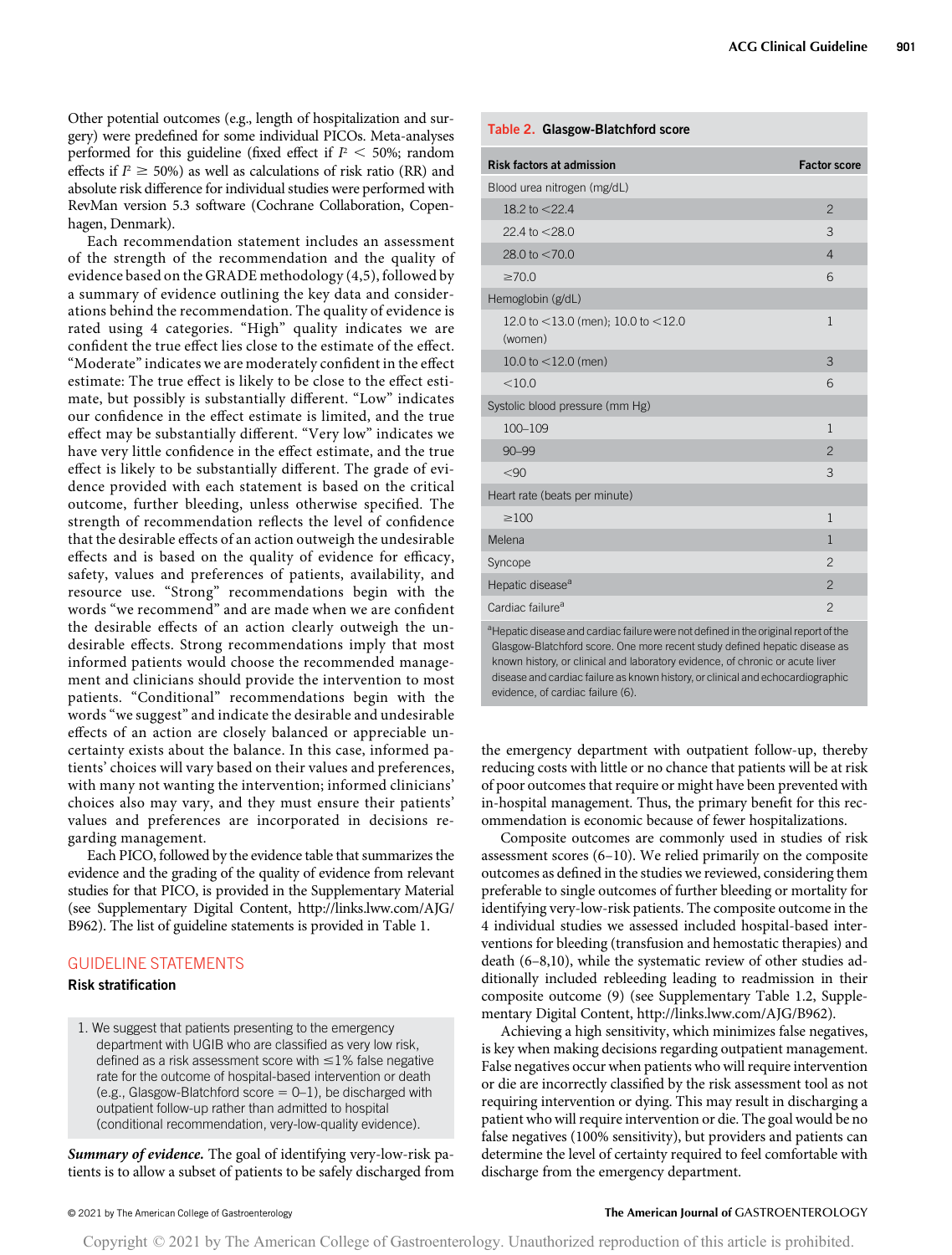Patients with a Glasgow-Blatchford score (GBS, Table 2) of 0 have point estimates of 99%–100% sensitivity with lower bounds of 95% confidence interval (CI) of 98% (7–9), although specificities are poor with point estimates ranging from 8% to 22% (see Supplementary Table 1.2, Supplementary Digital Content, [http://links.lww.com/AJG/B962\)](http://links.lww.com/AJG/B962). Patients with a GBS  $= 0-1$  have sensitivity point estimates of 99%, with lower bounds of 95% CI of 97%–98% (7,8); specificities are higher with point estimates ranging from 27% to 40%. Two large multicenter studies reported GBS =  $0-1$  in 19%–24% of patients presenting with UGIB (6,7). A recent machine learning model from Shung et al. (8) can be set to provide sensitivities of 99% (comparable with GBS =  $0-1$ ) or 100% (comparable with GBS  $= 0$ ) with specificities that are higher than GBS.

Figure 1 illustrates the calculation of sensitivity and specificity for a hypothetical cohort of 250 patients presenting with UGIB using the GBS threshold of 1 to identify very-low-risk patients. A 99% sensitivity means that for every 100 of these patients who will require hospital-based intervention or die, there will be 1 false negative—i.e., 1 patient with  $GBS = 0-1$  is falsely categorized as not requiring intervention or dying. As mentioned, specificities are poor at high sensitivities. Figure 1 shows that among the 150 patients who will not require intervention or die, only 50 are correctly classified by a  $GBS =$ 0–1 (33% specificity, 67% rate of false positives). Thus, most patients who do not require intervention or die, and likely would not benefit from hospitalization, are not classified as very low risk. Improvement in specificity while maintaining high sensitivity is a key goal in development of new risk assessment models.

The panel considered if a sensitivity below 100% was acceptable and concluded that aiming for a sensitivity of 99% was reasonable because the greater specificity with the slightly lower sensitivity allows a greater number of patients to be discharged. Two risk stratification tools seem to provide sensitivities of 99% (with lower bound of 95% CI of 97%–98%):  $GBS = 0-1$  and the Shung machine learning model (see Supplementary Table 1.2, Supplementary Digital Content, [http://](http://links.lww.com/AJG/B962) [links.lww.com/AJG/B962](http://links.lww.com/AJG/B962)). The panel mentioned only GBS in the recommendation because GBS has been widely studied in a variety of settings while the Shung model has only been evaluated in 1 setting at present. Importantly, the suggested threshold of 1% false negatives (99% sensitivity) for the outcome of hospital-based intervention or death serves as a guide for assessing prognostic models developed in the future. Patient and provider preferences regarding certainty of risk and desire for outpatient vs inpatient management should play an important role in decisions regarding thresholds. Decisions need to be individualized based on patient age, comorbidities, reliability, social support, and accessibility to medical care after discharge.

Although observational studies suggest GBS and a machine learning model identify very-low-risk patients with high sensitivity, evidence is scant to document that discharging such patients from the emergency department with outpatient management can indeed be performed with little or no risk as compared to admitting such patients. Only 1 study meeting the criteria for this PICO was identified: a before-after study (10) (see Supplementary Table 1.1, Supplementary Digital Content, [http://](http://links.lww.com/AJG/B962) [links.lww.com/AJG/B962\)](http://links.lww.com/AJG/B962). Before implementing a rule that patients with  $GBS = 0$  would not be admitted unless necessary for other reasons, 0 of 105 patients with  $GBS = 0$  required hospitalbased intervention (transfusion, endoscopic, or surgical therapy) or died within 30 days. After implementing the rule, 0 of the 84 patients with  $GBS = 0$  who were not admitted required hospitalbased intervention or died on follow-up (10). In addition, a retrospective case series noted that, after initiating a protocol in which patients with acute UGIB and  $GBS = 0-1$  would be discharged from the emergency department with outpatient care if no other reason for admission, 0 of 103 patients with  $GBS = 0-1$ who were discharged required hospital-based intervention or died within 30 days (11).



Figure 1. Two-by-two table to determine sensitivity and specificity for hypothetical population of 250 patients presenting with upper gastrointestinal bleeding using Glasgow-Blatchford score cutoff of 1. The upper row includes patients with scores >1, and the lower row includes those with scores of 0-1 (defined as very low risk). The left column shows the 100 patients who will require hospital-based intervention or die, with sensitivity calculated by the formula true positives divided by total number requiring intervention or dying (99/100 = 99%). The right column shows the 150 patients who will not require hospital-based intervention or die, with specificity calculated by the formula true negatives divided by total number not requiring intervention or dying (50/150 = 33%).

### The American Journal of GASTROENTEROLOGY **Annual American Journal of GASTROENTEROLOGY VOLUME 116 | MAY 2021** [www.amjgastro.com](http://www.amjgastro.com)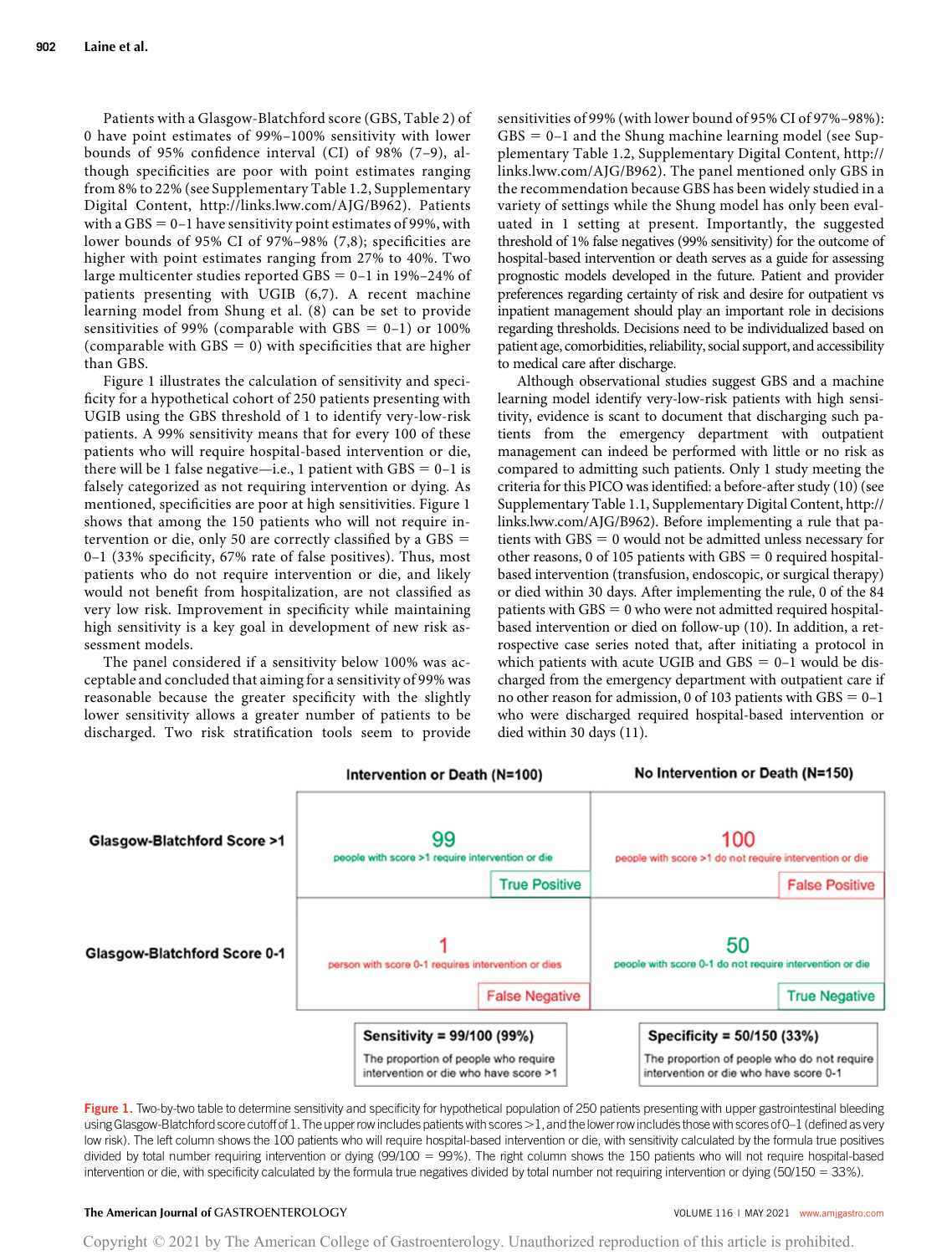Conclusion. Use of a risk assessment tool to identify patients with  $\leq$ 1% risk of transfusion, hemostatic intervention, or death who may be discharged with outpatient management should reduce hospitalizations and costs. A GBS  $= 0-1$  should meet this requirement and allows more patients to be discharged than GBS  $= 0$ , which was the threshold suggested in the 2012 ACG Guidelines (1).

### Red blood cell transfusion

2. We suggest a restrictive policy of red blood cell (RBC) transfusion with a threshold for transfusion at a hemoglobin of 7 g/dL for patients with UGIB (conditional recommendation, low-quality evidence).

Summary of evidence. For the general population of patients with anemia, not restricted to UGIB, current US guidelines make a strong recommendation for a restrictive RBC transfusion threshold of 7 g/dL in hospitalized hemodynamically stable patients, including critical care patients, and a threshold of 8 g/dL in those undergoing orthopedic or cardiac surgery and those with existing cardiovascular disease (12). The guideline recommendation stated that a threshold of 7 g/dL was likely comparable with 8 g/dL, but randomized trial evidence was not available in all patient categories; evidence was judged insufficient to make a recommendation in patients with acute coronary syndrome. These recommendations were based on a systematic review indicating that restrictive transfusion policies reduced the number of patients receiving RBC transfusion by 43% with no evidence of an impact on clinically important outcomes (13).

Two RCTs met our criteria for assessment of restrictive vs liberal transfusion policy in UGIB (14,15) (Table 3, see Supplementary Table 2.1, Supplementary Digital Content, [http://](http://links.lww.com/AJG/B962) [links.lww.com/AJG/B962\)](http://links.lww.com/AJG/B962). Villaneuva et al. (14) performed a randomized comparison of 7-g/dL vs 9-g/dL thresholds in 899 patients with 45-day mortality as the primary outcome. Patients with massive exsanguinating bleeding and those with symptomatic peripheral vasculopathy, stroke, or transient ischemic attack in the previous 90 days were excluded. Transfusion was less common in the restrictive arm (49% vs 86%,  $P < 0.001$ ). The restrictive arm had lower mortality (5% vs 9%,  $P = 0.02$ ; adjusted hazard ratio [HR] = 0.55, 95% CI 0.33-0.92), less further bleeding (10% vs 16%,  $P = 0.01$ ; adjusted HR = 0.68, 0.47–0.98), and fewer transfusion reactions (3% vs 9%,  $P = 0.001$ ) and cardiac complications (11% vs 16%,  $P = 0.04$ ) (Table 3).

Jairath et al. (15) performed a cluster randomized trial in which participating sites rather than individual patients were randomly assigned to a study arm. Three hospitals were allocated to an 8-g/dL threshold and 3 hospitals to a 10-g/dL threshold, with exsanguinating hemorrhage as the only exclusion criterion. Recruitment was higher in the liberal policy arm with an unequal distribution of participants into the restrictive and liberal study arms (43% vs 57%); evidence of potential selection bias also was noted. The difference in the proportion receiving transfusion between the restrictive and liberal groups was less than would be anticipated (33% vs 46%,  $P = 0.23$ ), likely due at least in part to lower adherence to the transfusion policy in the liberal group. Differences between restrictive and liberal policies were not significant in 28-day mortality (5% vs 7%), further bleeding (5% vs

9%), transfusion reactions (1% vs 2%), or thromboembolic/ ischemic events (4% vs 7%) (Table 3).

Based on the above evidence, the panel suggested a restrictive transfusion policy. A threshold for transfusion at hemoglobin of 7 g/dL (i.e., transfusion administered when hemoglobin falls below 7 g/dL) was chosen because the RCT demonstrating benefit of restrictive transfusion in UGIB used a threshold of 7 g/dL (14). Furthermore, a meta-analysis of RCTs in patients with any transfusion indication found no significant difference in the effect on mortality with restrictive vs liberal transfusion between the subgroup of RCTs using a restrictive threshold of 8-9 g/dL (RR  $=$ 1.05, 0.78–1.40) and the subgroup using 7 g/dL (RR = 0.94, 0.74–1.19) (13).

Given the exclusion of exsanguinating UGIB from these RCTs and the knowledge that hemoglobin levels in hypotensive patients will be lower after fluid resuscitation even in the absence of further bleeding, the panel agreed it is reasonable to transfuse hypotensive patients before hemoglobin levels reach 7 g/dL. Given a paucity of randomized trial evidence in patients with UGIB and pre-existing cardiovascular disease and the current guideline recommendation to use 8 g/dL in patients with pre-existing cardiovascular disease, the panel agreed this threshold was reasonable in patients with UGIB and pre-existing cardiovascular disease. This population must be differentiated from those who present with acute coronary syndrome. Evidence is very limited in the latter, although meta-analysis of 2 small studies in patients with anemia and acute coronary syndrome  $(N = 141)$ or stable coronary artery disease undergoing cardiac catheterization ( $N = 14$ ) indicated a possible suggestion of increased mortality with restrictive transfusion using a threshold of 8 g/dL or hematocrit 24% (RR = 3.88, 0.83-18.13) (13,16,17). Thus, a threshold higher than 8 g/dL may be considered in patients with UGIB and acute coronary syndrome, based on very limited evidence.

Conclusion. A restrictive RBC transfusion policy in which patients are transfused when hemoglobin falls below 7 g/dL seems to reduce further bleeding and death, a conclusion unchanged from the 2012 ACG Guidelines (1). Hypotensive patients may be transfused at higher hemoglobin levels given equilibration that occurs with fluid resuscitation and a threshold of 8 g/dL is reasonable in patients with pre-existing cardiovascular disease.

### Pre-endoscopic medical therapy Prokinetic therapy with erythromycin.

3. We suggest an infusion of erythromycin before endoscopy in patients with UGIB (conditional recommendation, very-lowquality evidence).

**Summary of evidence.** The rationale for using a prokinetic agent such as erythromycin is to propel blood and clot distally from the upper GI tract and improve visualization at endoscopy, thereby improving diagnostic yield. Increasing the diagnostic yield ideally would improve clinically important outcomes such as further bleeding by increasing the proportion of patients who receive appropriate management (e.g., endoscopic therapy and medical therapy) based on endoscopic findings. The panel also predefined other potentially meaningful benefits: reduction in repeat endoscopies (if the correct diagnosis is made more often on index endoscopy) and reduction in hospital stay (more frequent diagnoses on index endoscopy may allow earlier discharge in patients found to

### © 2021 by The American College of Gastroenterology The American Journal of GASTROENTEROLOGY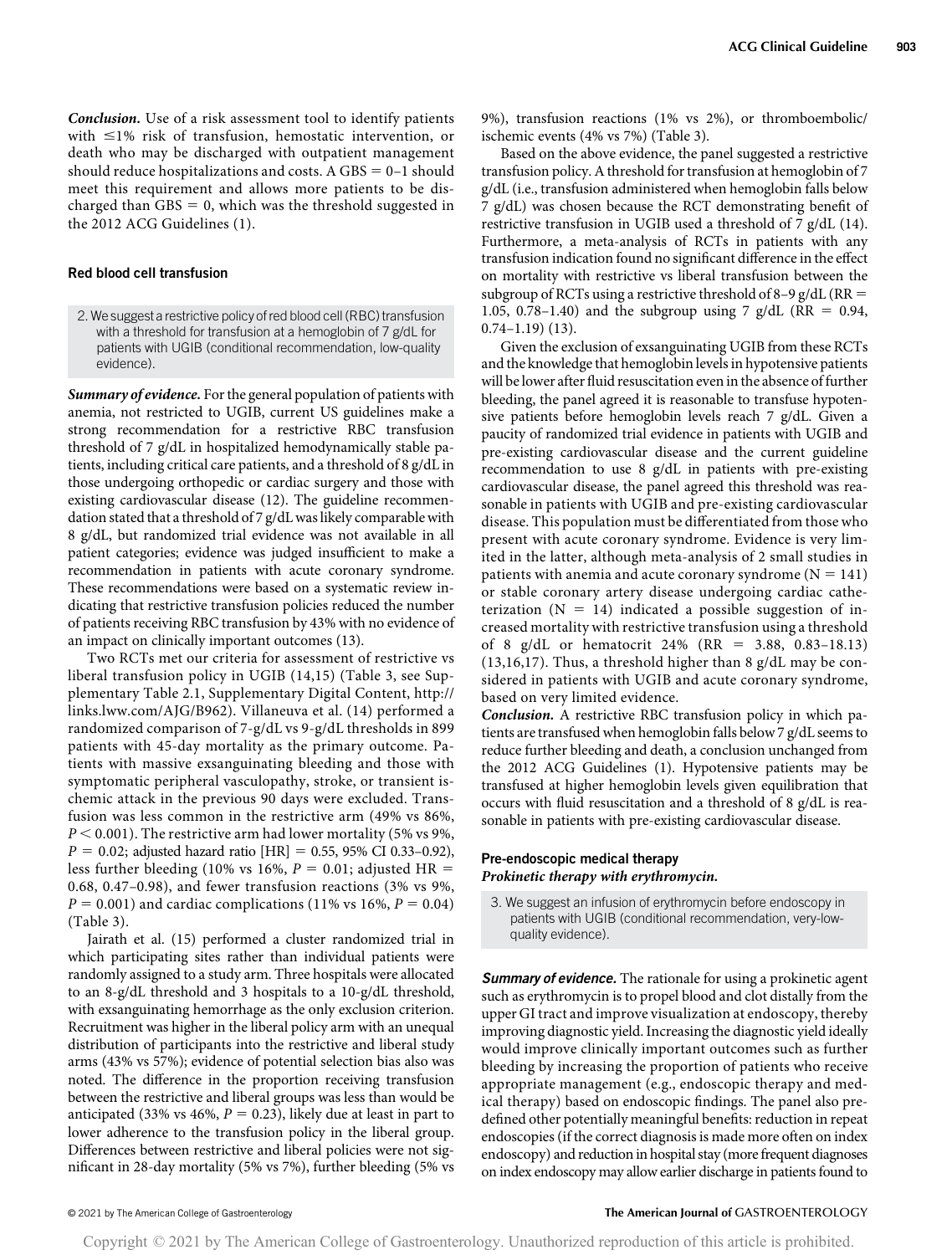have low-risk findings, and fewer repeat endoscopies may reduce prolongations in hospital stay that occur due to waiting for repeat procedures).

Our search identified a systematic review, of 8 RCTs (18) and 1 additional RCT published after the systematic review that included 29 patients assigned to erythromycin or gastric lavage (19) (Table 4, see Supplementary Table 3.1, Supplementary Digital Content,<http://links.lww.com/AJG/B962>). Only 1 of these 9 RCTs provided results for our critical outcome of further bleeding (19): 1/14 (7.1%) with erythromycin vs 2/15 (13.3%) with gastric lavage; difference =  $-6\%, -28\%$  to 16%. Mortality results were provided in 3 RCTs with our meta-analysis of these trials for erythromycin vs placebo/no treatment revealing  $RR = 0.81$ , 0.41–1.60 (20–22). The meta-analysis of 8 RCTs documented reduction in need for repeat endoscopy (odds ratio  $[OR] = 0.51$ , 0.34–0.77) and days of hospitalization (mean difference  $= -1.75$ ,  $-2.43$  to  $-1.06$ ) (18). Units of blood transfused tended to be lower with erythromycin (mean difference  $= -1.06, -2.24$  to 0.13 with significant heterogeneity  $[I^2 = 89\%])$  (18).

Although evidence was lacking for benefit of erythromycin in reducing further bleeding and mortality, erythromycin provided meaningful reductions in repeat endoscopies and length of hospitalizations: e.g., the upper bound of the 95% CI suggested at least a 1-day decrease in hospitalization. The economic benefit of reduced procedures and hospital stay, as well as the presumed desire of patients to avoid additional procedures and hospital days, relatively low cost, and ease of administration, led the panel to a conditional recommendation for use of pre-endoscopic erythromycin. The available evidence (enrollment criteria in RCTs) did not suggest benefit was restricted to a specific subgroup of patients with acute UGIB. Evidence assessing the prokinetic agent metoclopramide is scant, coming only from older abstracts, and does not provide support for its use (23–25).

An intravenous infusion of 250 mg is recommended because this or similar dose was most commonly used in the RCTs. The infusion was given over 5–30 minutes (most often 20–30 minutes) and followed by endoscopy 20–90 minutes later (18,19). Intravenous erythromycin can prolong the QT interval, with effect related to rate of infusion and dose, and is very rarely associated with ventricular tachyarrhythmias such as torsade de pointes. However, review of case reports indicates this occurs with repeated and/or higher doses (26,27). Nevertheless, some, but not all, studies excluded patients with factors that potentially increase the risk of torsade de pointes, which may include QT prolongation on baseline electrocardiogram, cardiac disease, electrolyte abnormalities,

Table 3. Outcomes in randomized trials of restrictive vs liberal transfusion strategy

hepatic dysfunction, concurrent antiarrhythmic therapy, and drugs that prolong QT interval and are CYP3A4 substrates (e.g., terfenadine and astemizole) (19,20,22,26,28,29).

**Conclusion.** Infusion of 250 mg of erythromycin 20–90 minutes before endoscopy may reduce the need for repeat endoscopy and length of hospitalization, although is not documented to improve clinical outcomes such as further bleeding. The 2012 ACG Guidelines indicated such an infusion "should be considered" (1).

### PPI therapy.

4. We could not reach a recommendation for or against preendoscopic PPI therapy for patients with UGIB.

Summary of evidence. Systematic review revealed 3 placebocontrolled RCTs assessing pre-endoscopic PPI therapy (30–32) (see Supplementary Table 4.1, Supplementary Digital Content, [http://links.lww.com/AJG/B962\)](http://links.lww.com/AJG/B962). However, in 2 of these trials (30,31), all patients remained in their assigned treatment arm (placebo or PPI) after endoscopy. Because standard practice requires PPI therapy in patients with ulcers, these 2 trials are not congruent with current clinical practice. This study design also is methodologically problematic because if patients in the placebo arm who require PPIs remain on placebo after endoscopy while those in the PPI arms receive PPIs after endoscopy, bias in favor of the PPI arms is introduced. These 2 trials therefore do not allow for assessment of postendoscopic endpoints such as further bleeding and mortality, leading the panel to rely solely on the trial by Lau et al. for these outcomes. All 3 studies were used to assess outcomes up to the time of endoscopy such as need for endoscopic treatment.

Lau et al. (32) found no evidence of benefit for PPI (intravenous omeprazole, 80-mg bolus followed by 8-mg/hr infusion) vs placebo in further bleeding (11/314 [3.5%] vs 8/317 [2.5%]; difference =  $1\%$ ,  $-2$  to 4%) or mortality (8/314 [2.5%] vs 7/317 [2.2%]; difference = 0%,  $-2\%$  to 3%) (Table 5). Similarly, our meta-analysis of the 2 other excluded studies (30,31) did not show benefit in further bleeding or mortality despite bias toward PPI therapy. Our meta-analysis of the 3 studies (30–32) revealed reduced endoscopic hemostatic treatment at index endoscopy with PPI vs placebo ( $RR = 0.73$ , 0.57–0.94), likely related to lower rates of high-risk stigmata of recent hemorrhage at endoscopy.

|                               | Villaneuva et al. (14)                    |                                | Jairath et al. (15) <sup>a</sup>    |                                |  |
|-------------------------------|-------------------------------------------|--------------------------------|-------------------------------------|--------------------------------|--|
|                               | Restrictive strategy ( $N = 444$ )        | Liberal strategy ( $N = 445$ ) | Restrictive strategy ( $N = 257$ )  | Liberal strategy ( $N = 383$ ) |  |
| Hemoglobin threshold (g/dL)   |                                           | 9                              | 8                                   | 10                             |  |
| Further bleeding, n (%)       | 45(10.1)                                  | 71 (16.0)                      | 13(5.1)                             | 31(8.1)                        |  |
| Relative effect size (95% CI) | Adjusted HR = $0.68(0.47-0.98)$           |                                | $RR = 0.62(0.33 - 1.17)$            |                                |  |
| Absolute effect size (95% CI) | Difference = $-6\%$ ( $-10\%$ to $-1\%$ ) |                                | Difference = $-3\%$ ( $-7\%$ to 1%) |                                |  |
| Mortality, n (%)              | 23(5.2)                                   | 41(9.2)                        | 14(5.4)                             | 25(6.5)                        |  |
| Relative effect size (95% CI) | Adjusted HR = $0.55(0.33-0.92)$           |                                | $RR = 0.83(0.44 - 1.57)$            |                                |  |
| Absolute effect size (95% CI) | Difference = $-4\%$ ( $-7\%$ to $-1\%$ )  |                                | Difference = $-1\%$ ( $-5\%$ to 3%) |                                |  |
|                               |                                           |                                |                                     |                                |  |

CI, confidence interval; HR, hazard ratio; RR, risk ratio.

<sup>a</sup>Cluster randomized trial in which participating sites rather than individual patients were randomly assigned to a study arm.

# The American Journal of GASTROENTEROLOGY **Annual American Journal of GASTROENTEROLOGY VOLUME 116** | MAY 2021 [www.amjgastro.com](http://www.amjgastro.com)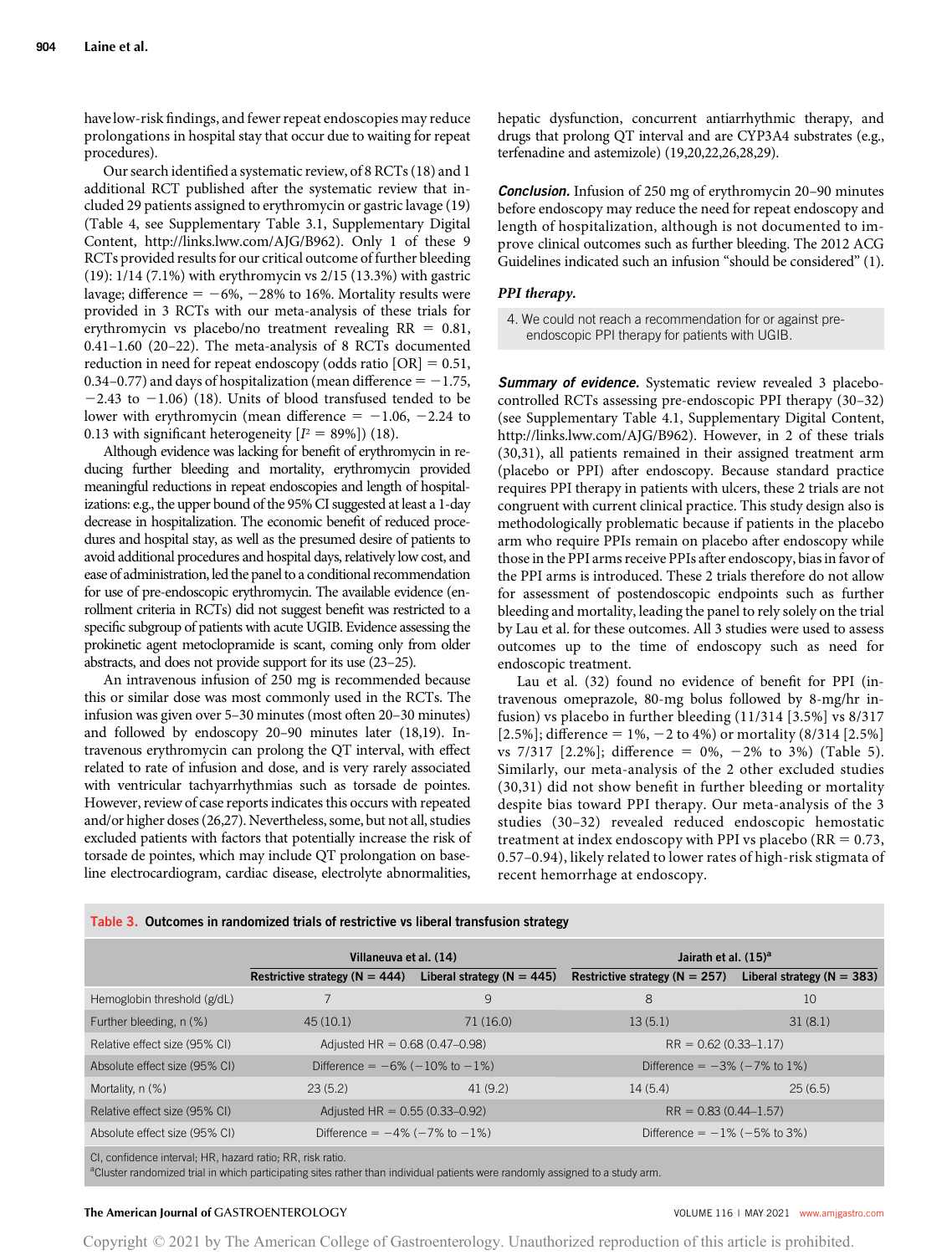Thus, limited low-quality evidence suggests no benefit of preendoscopic PPI therapy in further bleeding or mortality, although the CIs for these outcomes are wide. In the absence of evidence for clinical benefit, the panel could not make a recommendation for preendoscopic PPI therapy. Nevertheless, the panel did not recommend against pre-endoscopic PPI therapy, given the imprecision of the evidence and other very indirect evidence. Randomized trial data (see statement 13) indicate that postendoscopic high-dose PPI therapy reduces further bleeding after endoscopic therapy in patients with ulcers with high-risk stigmata (33) and in patients with ulcers with adherent clots not treated with endoscopic therapy (34,35), raising the possibility that pre-endoscopic PPI therapy might provide some benefit in a minority of patients with UGIB. Furthermore, in patients who will not undergo endoscopy and endoscopic hemostatic therapy or in whom it will be delayed, the panel felt pre-endoscopic PPI therapy might be given based on very indirect evidence from a meta-analysis of RCTs in patients who did not consistently receive endoscopic hemostatic therapy that showed reduced rebleeding (OR =  $0.38$ , 0.18–0.81), but not mortality, with PPI vs placebo or histamine-2-receptor antagonist (H2RA) (36).

Pre-endoscopic PPI therapy may modestly reduce need for endoscopic treatment. Providers and patients who place a high value on reducing the need for endoscopic therapy may choose to use pre-endoscopic PPI therapy. Economic considerations also will vary across different healthcare locations: The additional cost of PPI therapy for all patients with UGIB vs the reduction in cost by avoiding endoscopic therapy in a small number of patients may impact decisions. Economic analyses were identified but not incorporated because models did not use the primary clinical outcome data reported by Lau et al. in the effectiveness analyses.

**Conclusion.** Available evidence indicates no benefit of preendoscopic PPI therapy for clinical outcomes, preventing a recommendation for its use. Given a modest reduction in endoscopic therapy and the unproven possibility that PPIs might benefit a select minority of patients and/or those in whom endoscopic therapy is unavailable or delayed, we did not recommend against its use. Other guidelines have produced highly variable statements, ranging from recommendations for (37) to against (38) pre-endoscopic PPI therapy. In previous guidelines, we indicated that pre-endoscopic PPI therapy may be considered to decrease the need for endoscopic therapy but did not improve clinical outcomes (1,39). However, since then, consensus on the appropriate manner of presenting guideline recommendations has evolved.

Guidelines should provide a recommended action (40). Therefore, statements such as "may be considered," which do not recommend for or against an action such as giving PPI therapy, are no longer used.

# Endoscopy for UGIB Timing of endoscopy.

5. We suggest that patients admitted to or under observation in hospital for UGIB undergo endoscopy within 24 hours of presentation (conditional recommendation, very-low-quality evidence).

Summary of evidence. Making an earlier diagnosis is not sufficient to justify early endoscopy; evidence of benefit in clinical, economic, or patient-centered outcomes is required. Potential benefits of early endoscopy include more accurate prognosis to guide management (e.g., timing of refeeding and discharge) and earlier provision of endoscopic or medical therapy based on endoscopic findings (41). Potential harms may include death or complications if endoscopy is performed before appropriate resuscitation and management of active comorbidities as well as poorer outcomes with after-hours endoscopy.

The panel considered studies in overall populations of patients with UGIB as well as in studies restricted to patients with clinical features predicting low risk or high risk of further bleeding and death. This statement was limited to patients who had been admitted to hospital or placed in a hospital observation unit. Patients identified as very low risk who are discharged from the emergency department with outpatient follow-up (discussed in Statement 1) were not considered. Observational studies were included because of a lack of RCTs directly addressing the PICOs. Because fundamental differences likely exist in important characteristics that may influence outcomes between patients who receive and who do not receive early endoscopy in nonrandomized studies, we only included observational studies that attempted adequate statistical adjustment in assessment of outcomes.

Overall population with UGIB. No RCT assessed endoscopy within 24 hours vs  $>$  24 hours, although an RCT compared endoscopy performed  $\leq$  12 hours vs  $>$  12 hours after presentation in consecutive patients with UGIB (42) (see Supplementary Table 5.1, Supplementary Digital Content, [http://links.lww.com/AJG/](http://links.lww.com/AJG/B962) [B962](http://links.lww.com/AJG/B962)). The authors reported results only in those with endoscopically confirmed ulcer bleeding and found no reduction in further bleeding (6/162 [3.7%] vs 8/163 [4.9%]) or mortality

Table 4. Randomized trials of pre-endoscopic erythromycin infusion vs no erythromycin or placebo: results of systematic review and metaanalyses

| <b>Outcome</b>                                                                                                 | No. of studies (no. of subjects) | Erythromycin vs no erythromycin/placebo<br>effect size (95% CI) |
|----------------------------------------------------------------------------------------------------------------|----------------------------------|-----------------------------------------------------------------|
| Further bleeding                                                                                               | 1 study ( $N = 29$ ) (19)        | $RR = 0.54(0.05 - 5.28)$                                        |
| Mortality                                                                                                      | 3 studies ( $N = 278$ ) (20-22)  | $RR = 0.81(0.41 - 1.60)$                                        |
| Second-look endoscopy                                                                                          | 8 studies ( $N = 598$ ) (18)     | $OR = 0.51 (0.34 - 0.77)$                                       |
| Hospital days                                                                                                  | 5 studies $(N = 375)$ (18)       | Mean difference $= -1.75 (-2.43 \text{ to } -1.06)$             |
| Units of red cells transfused                                                                                  | 6 studies ( $N = 544$ ) (18)     | Mean difference = $-1.06$ ( $-2.24$ to 0.13) <sup>a</sup>       |
| CI, confidence interval; OR, odds ratio; RR, risk ratio.<br><sup>a</sup> Heterogeneity ( $\mathcal{P}$ = 89%). |                                  |                                                                 |

### © 2021 by The American College of Gastroenterology The American Journal of GASTROENTEROLOGY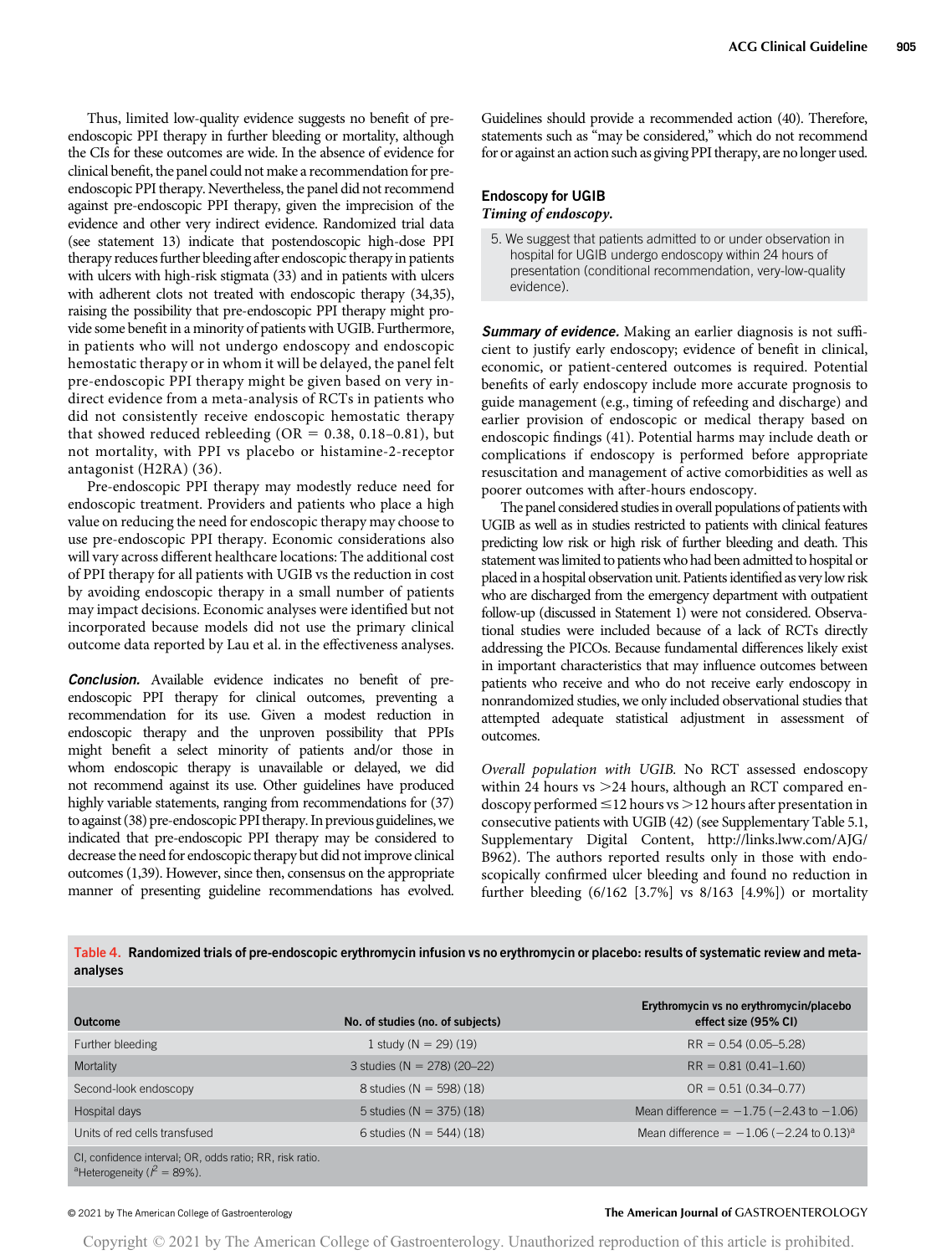(1/162 [0.6%] vs 1/163 [0.6%]). Very-low-quality evidence from observational studies suggests that patients hospitalized with UGIB who undergo endoscopy within 1 day of admission have a shorter hospital stay (43–45) than those who do not. Two of these observational studies (43,45) identified a lower risk of surgery and another reported a reduction in mortality with endoscopy within 1 day of admission (46). It is uncertain whether endoscopy reported as within 1 day of admission in database studies truly occurred within 24 hours of admission; some potentially might occur the next calendar day beyond 24 hours after admission  $(44-46)$ .

Low-risk clinical features. Two small RCTs in patients with low-risk clinical features (hemodynamically stable with no severe comorbidities) found that endoscopy within 2–6 hours of initial evaluation identified low-risk endoscopic findings (e.g., clean-based ulcer, nonbleeding Mallory-Weiss tear) that should allow discharge with outpatient follow-up in at least 40% of patients (47,48) (see Supplementary Table 6.1, Supplementary Digital Content, [http://](http://links.lww.com/AJG/B962) [links.lww.com/AJG/B962](http://links.lww.com/AJG/B962)). A reduction in inpatient care was identified in only one of these studies (48) because in the second study attending physicians failed to follow the endoscopists' recommendation for outpatient care in  $\sim$ 80% of those with lowrisk endoscopic findings (47). Differences in further bleeding or mortality were not identified. Because neither RCT assessed endoscopy within 24 hours vs  $>$  24 hours, we also reviewed a large cohort study of 5,415 hemodynamically stable patients without significant comorbidities (American Society of Anesthesiologists score 1–2) with endoscopically documented bleeding ulcers (49). Endoscopy within 24 hours from admission showed a trend to lower in-hospital mortality (adjusted  $OR = 0.59, 0.33-1.05$ ) but not 30-day mortality (adjusted OR =  $1.02$ , 0.50–2.09).

High-risk clinical features. Previous guidelines have suggested considering endoscopy within 12 hours in patients with high-risk features such as hemodynamic instability (1,37,50) or cirrhosis (51), although supporting evidence is extremely limited (see Supplementary Table 7.1, Supplementary Digital Content, [http://](http://links.lww.com/AJG/B962) [links.lww.com/AJG/B962\)](http://links.lww.com/AJG/B962). Relevant studies identified included 2 observational studies using statistical adjustment—and results were conflicting. A nationwide Danish cohort study of consecutive patients with endoscopically confirmed ulcer bleeding found increased mortality in high-risk patients with very early or late endoscopy (49). In-hospital mortality was lower with endoscopy 6–24 hours after admission in hemodynamically unstable patients and 12–36 hours after admission in hemodynamically stable patients with significant comorbidities (American Society of Anesthesiologists score 3–5) as compared to endoscopy outside these timeframes. This study raised the possibility that very early endoscopy may cause harm if hemodynamic resuscitation and management of other active comorbidities is not undertaken before endoscopy. By contrast, a single-center Korean cohort study reported 28-day mortality was reduced with endoscopy within 6 hours vs 6–48 hours after presentation (52).

A large RCT, identified as a 2015 abstract reporting interim results and subsequently fully published in 2020, compared urgent endoscopy within 6 hours of gastroenterology consultation with a control group assigned to endoscopy 6–24 hours after consultation in 516 patients predicted to be at high risk based on GBS  $\geq$  12 (53). Neither further bleeding (28/258 [10.9%] vs 20/258 [7.8%]; Table 5. Double-blind placebo-controlled randomized trial of omeprazole bolus followed by continuous infusion started before endoscopy in patients presenting to emergency department with hematemesis or melena (32)

| <b>Outcome</b>                                              | <b>Omeprazole</b><br>$(N = 314)$ | Placebo<br>$(N = 317)$ |
|-------------------------------------------------------------|----------------------------------|------------------------|
| Hours of infusion before endoscopy, mean $\pm$<br><b>SD</b> | $147 + 63$                       | $152 + 62$             |
| Further bleeding (30 d), n (%)                              | 11(3.5)                          | 8(2.5)                 |
| Death (30 d), n (%)                                         | 8(2.5)                           | 7(2.2)                 |
| Hospital days, mean $\pm$ SD                                | $45 + 53$                        | $4.9 \pm 5.1$          |
| Units of blood transfused, mean $\pm$ SD                    | $1.54 \pm 2.41$                  | $1.88 \pm 3.44$        |
| Endoscopic therapy, $n$ $(\%)$                              | $60(19.1)^a$                     | 90(28.4)               |
| $P = 0.007$ vs placebo.                                     |                                  |                        |

difference =  $3\%$ ,  $-2\%$  to 8%) nor mortality (23/258 [8.9%] vs 17/258 [6.6%]; difference = 2%,  $-2\%$  to 7%) was reduced with earlier endoscopy (Table 6). Similarly, no benefit was seen in duration of hospitalization or transfusion requirements, although endoscopic hemostatic treatment was 11.6% more frequent in the urgent endoscopy group. Because of the lag from presentation to randomization, the study actually compared endoscopies at means of 10 and 25 hours after presentation, with 55% of the control group having endoscopy  $>$  24 hours after presentation. These data raise the possibility that intervals even greater than 24 hours may be acceptable.

This trial excluded patients with hypotensive shock who failed to stabilize after initial resuscitation, a group representing only 5% of their high-risk patients (53). Based on anecdotal experience, the panel believes such patients require urgent intervention with endoscopy or interventional radiology.

**Conclusion.** The panel suggests that patients admitted or under observation in hospital with overt UGIB, whether predicted to be at low risk or high risk of further bleeding and death, undergo upper endoscopy within 24 hours of presentation. This decision was based on evidence of potential economic benefit (reduced length of stay) (43–45,48) as well as possible clinical benefit in mortality and need for surgery in observational studies (43,45,46,49). We chose to use the time from presentation rather than from admission, given the likely wide variation in times from presentation to admission across different institutions. Although observational studies supporting a 1-day threshold used admission rather than presentation as the starting point, the panel was concerned that institutions with lengthy delays between presentation and admission might have unacceptably long periods to endoscopy if time from admission was used. Given a large observational study raising the possibility of harm with very early endoscopy in patients with hemodynamic instability or significant comorbidities (49) and a large randomized trial indicating no benefit of very early endoscopy in high-risk patients (53), the panel agreed that resuscitation and attention to other active comorbidities should be undertaken as necessary before endoscopy and did not include the suggestion from the 2012 ACG Guidelines that endoscopy within 12 hours "may be considered" in patients with high-risk clinical features (1). The panel noted this practice seems different from approaches for hemorrhagic shock because of trauma, which may include rapid

### The American Journal of GASTROENTEROLOGY **Annual American Journal of GASTROENTEROLOGY VOLUME 116** | MAY 2021 [www.amjgastro.com](http://www.amjgastro.com)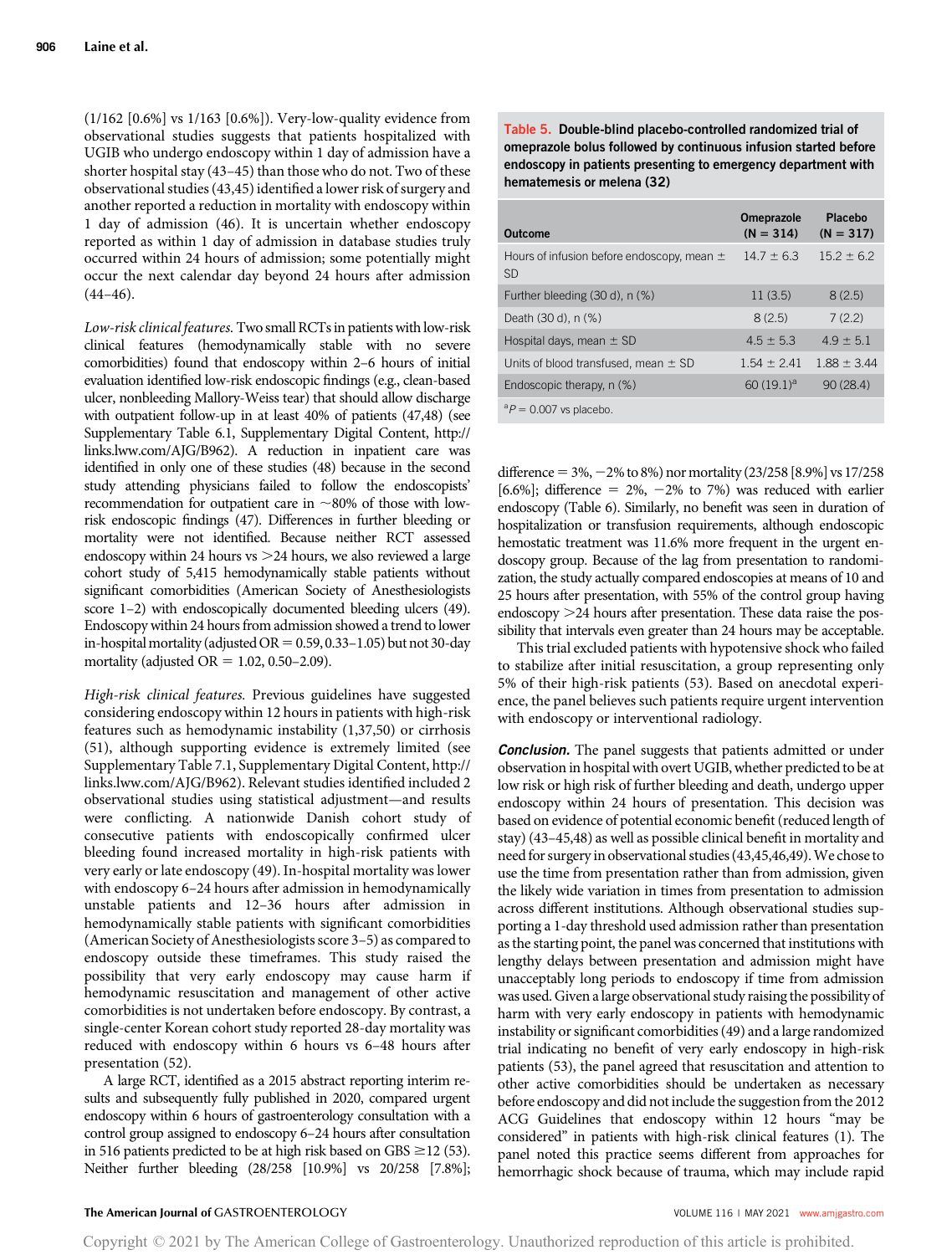hemostatic intervention with limited crystalloid administration and low blood pressure targets. Whether such approaches are beneficial in a subset of patients with shock because of UGIB is uncertain. Data in hemodynamically stable patients without severe comorbidities (47,48) support endoscopy as soon as possible within routine hours because it may allow early discharge in a substantial proportion of patients who have low-risk endoscopic findings, thereby reducing length of hospitalization and costs. Suggested initial management from time of presentation through endoscopy is shown in Figure 2.

### Need for endoscopic hemostatic therapy for ulcers with active bleeding or nonbleeding visible vessels.

6. We recommend endoscopic therapy in patients with UGIB due to ulcers with active spurting, active oozing, and nonbleeding visible vessels (strong recommendation, moderate-quality evidence).

Summary of evidence. A 2009 meta-analysis of 19 RCTs reported marked benefit of endoscopic therapy vs no endoscopic therapy for the outcome of further bleeding in patients with active bleeding (RR  $= 0.29, 0.20 - 0.43$ ; number needed to treat [NNT]  $= 2, 2-2$ ) and nonbleeding visible vessels (RR =  $0.49, 0.40$ – $0.59$ ; NNT =  $5, 4$ –6) (33) (see Supplementary Table 8.1, Supplementary Digital Content, [http://links.lww.com/AJG/B962\)](http://links.lww.com/AJG/B962). Benefit in mortality was not documented. No subsequent relevant RCTs were identified.

Table 6. Randomized trial of endoscopy <6 hours vs 6–24 hours after gastroenterology consultation in patients with hematemesis or melena and Glasgow-Blatchford score  $\ge$ 12 (53)

| <b>Outcome</b>                                         | Endoscopy <6 hr<br>$(N = 258)$ | Endoscopy 6-24 hr<br>$(N = 258)$ |
|--------------------------------------------------------|--------------------------------|----------------------------------|
| Hours from presentation to<br>endoscopy, mean $\pm$ SD | $9.9 \pm 6.1$                  | $24.7 \pm 9.0$                   |
| Further bleeding (30 d), n (%)                         | 28 (10.9)                      | 20(7.8)                          |
| Death (30 d), n (%)                                    | 23(8.9)                        | 17(6.6)                          |
| Hospital days, median (range)                          | $5(4-9)$                       | $5(3-8)$                         |
| Units of blood transfused.<br>mean $\pm$ SD            | $24 + 23$                      | $24 + 21$                        |
| Endoscopic therapy, $n$ $(\%)$                         | $155(60.1)^a$                  | 125 (48.4)                       |
| ${}^{\rm a}P$ = 0.01 vs endoscopy 6–24 hours.          |                                |                                  |

Most RCTs and the meta-analysis cited combine spurting and oozing bleeding into a single "active-bleeding" category. Spurting active bleeding is much less common than oozing; e.g., a large prospective trial reported 68 (17%) of 397 patients with actively bleeding ulcers had spurting (54). In addition, further bleeding seems to be more frequent in patients with spurting vs oozing active bleeding (55,56). Nevertheless, further bleeding in patients with oozing managed without endoscopic therapy is still high enough to



Figure 2. Initial management of patients presenting with overt upper gastrointestinal bleeding. <sup>a</sup>Future risk assessment tools may be used if score discriminates risk of transfusion, hemostatic intervention or death with 99–100% sensitivity (0%–1% false negatives). RBC, red blood cell.

### © 2021 by The American College of Gastroenterology The American Journal of GASTROENTEROLOGY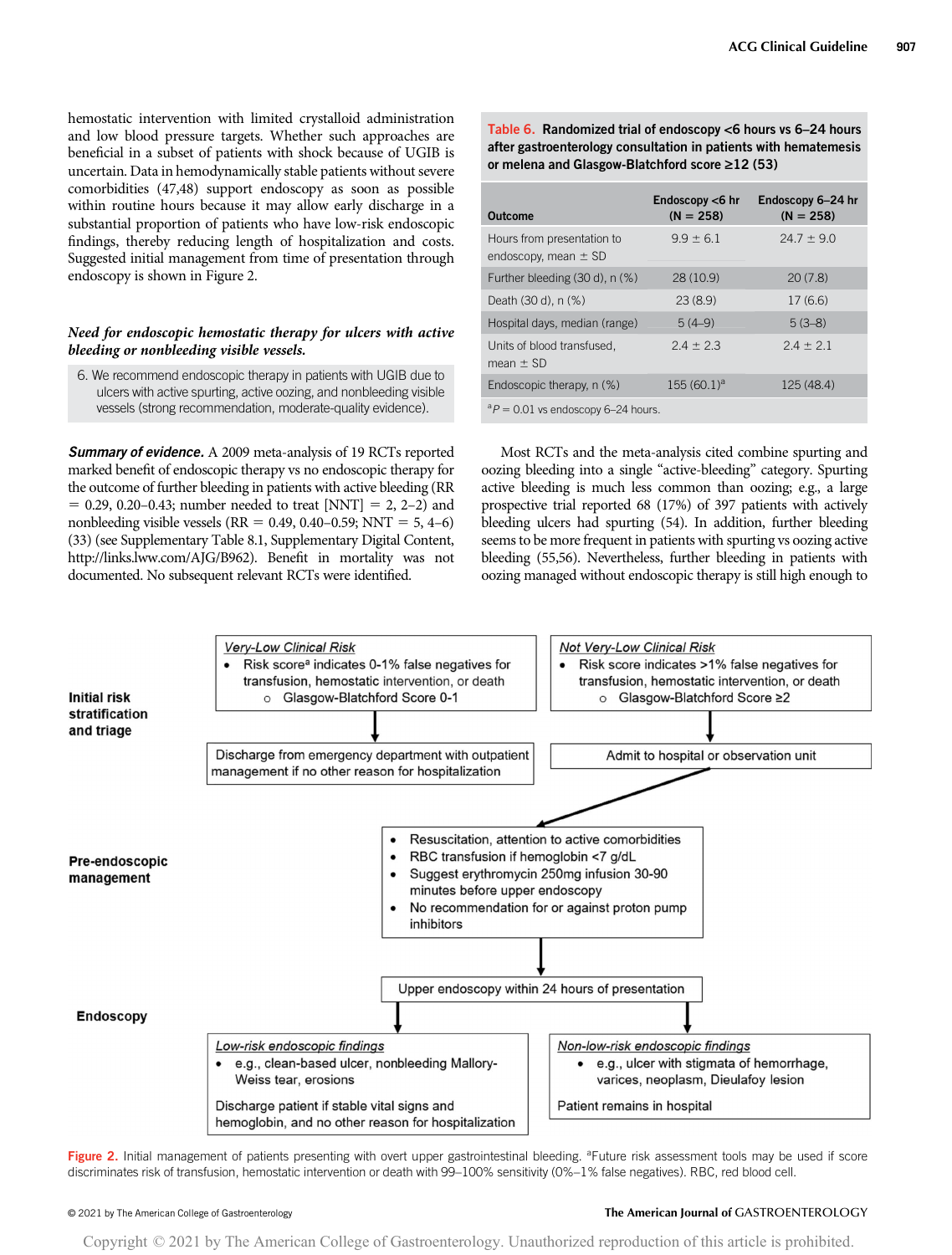support a recommendation for endoscopic therapy. A summary of 8 prospective trials that included patients with oozing managed without endoscopic therapy revealed a pooled rate of further bleeding of 39% (range 10%–100%) (1). Of note, the definition of oozing may vary widely among endoscopists. Some trials require continuous bleeding for 5 minutes of observation to be labeled as active oozing (57), which should reduce categorization of minor and transient bleeding (e.g., after scope trauma) as active oozing.

**Conclusion.** As indicated in the 2012 ACG Guidelines (1), endoscopic therapy provides important clinical benefit in patients with UGIB due to ulcers with high-risk findings of active bleeding and nonbleeding visible vessels.

# Need for endoscopic hemostatic therapy for ulcers with adherent clot.

7. We could not reach a recommendation for or against endoscopic therapy in patients with UGIB due to ulcers with adherent clot resistant to vigorous irrigation.

**Summary of evidence.** The most recent meta-analysis of RCTs assessing this question did not find benefit of endoscopic therapy vs no endoscopic therapy in patients with clots for outcomes of further bleeding (RR =  $0.31$ ,  $0.06-1.77$ ) or mortality (RR =  $0.90$ , 0.23–3.58) (33), and no subsequent relevant RCTs were identified (see Supplementary Table 9.1, Supplementary Digital Content, [http://links.lww.com/AJG/B962\)](http://links.lww.com/AJG/B962). Nevertheless, heterogeneity was present for the outcome of further bleeding, requiring closer assessment of the individual trials.

Two small US RCTs ( $N = 56, 32$ ) reported high rates of rebleeding in the control group and significant reductions with endoscopic therapy (58,59). Neither study used vigorous irrigation of clots (e.g., irrigation using water pump before declaring the clots adherent) or postendoscopic high-dose PPI therapy, and both studies were terminated early, with 47% and 59% of the predetermined sample sizes enrolled. By contrast, an RCT from Hong Kong using vigorous irrigation and highdose bolus/continuous infusion PPI therapy after endoscopy reported that 0 of 24 patients receiving PPI without endoscopic therapy had recurrent bleeding (35) The potential benefit of PPI therapy alone also is supported by a double-blind RCT of omeprazole 40 mg twice-daily vs placebo without endoscopic therapy in either arm: Recurrent bleeding occurred in 0 of 64 patients with PPI vs 13 (21%) of 61 given placebo (34). The panel was unable to identify baseline patient characteristics that reliably allowed identification of a subset of patients likely to benefit from endoscopic therapy.

Issues such as local endoscopic expertise and experience, individual patient characteristics, preference for endoscopic intervention vs conservative management, and cost of endoscopic therapy may play a role in provider decisions. Accessibility for application of endoscopic therapy based on ulcer location and availability of interventional radiological or surgical back-up if uncontrollable bleeding is provoked are other factors to be considered. When performing endoscopic therapy for clots, some endoscopists use mechanical manipulation to remove or reduce the clot (e.g., cold snare guillotine, tip of hemostatic probe). We know of no trials comparing manipulation vs no manipulation nor comparing different methods of manipulation to inform decisions about its use.

**Conclusion.** Given the small size of the individual studies, the marked inconsistency in results, and the inability to identify the causes of heterogeneity among trials, the panel felt they could neither recommend for nor against endoscopic therapy in patients with adherent clots. The panel believed either course of management could be considered acceptable based on available evidence. The 2012 ACG Guidelines suggested endoscopic therapy "may be considered" (1), but as noted above, such statements are no longer considered acceptable because guidelines should provide a recommended action (40).

### Choice of endoscopic hemostatic therapy for bleeding ulcers.

- 8. We recommend endoscopic hemostatic therapy with bipolar electrocoagulation, heater probe, or injection of absolute ethanol for patients with UGIB due to ulcers (strong recommendation, moderate-quality evidence).
- 9. We suggest endoscopic hemostatic therapy with clips, argon plasma coagulation, or soft monopolar electrocoagulation for patients with UGIB due to ulcers (conditional recommendation, very-low- to low-quality evidence).
- 10. We recommend that epinephrine injection not be used alone for patients with UGIB due to ulcers but rather in combination with another hemostatic modality (strong recommendation, very-low- to moderate-quality evidence).
- 11. We suggest endoscopic hemostatic therapy with hemostatic powder spray TC-325 for patients with actively bleeding ulcers (conditional recommendation, very-low-quality evidence).
- 12. We suggest over-the-scope clips as a hemostatic therapy for patients who develop recurrent bleeding due to ulcers after previous successful endoscopic hemostasis (conditional recommendation, low-quality evidence).

Summary of evidence. We assessed RCTs of endoscopic hemostatic therapy vs no endoscopic therapy or vs other forms of endoscopic therapy (see Supplementary Table 10.1, Supplementary Digital Content, [http://links.lww.com/AJG/B962\)](http://links.lww.com/AJG/B962). We excluded studies with second-look endoscopy in which routine repeat endoscopy with endoscopic retreatment was performed (typically  $\sim$  1 day after index endoscopy) because this impacts our predefined outcomes (further bleeding and mortality) and is not a recommended or standard practice in the United States. In addition, although certain baseline characteristics have been associated with increased risk of rebleeding after endoscopic therapy, we did not formally assess use of other prophylactic therapies after successful endoscopic therapy. Nevertheless, prophylactic transcatheter arterial embolization (TAE) after endoscopic treatment, even in patients with high-risk features, cannot be recommended based on an RCT in 241 patients with ulcers at high risk of further bleeding (60).

Bipolar electrocoagulation/heater probe. A meta-analysis of 15 RCTs showed that the thermal contact devices bipolar electrocoagulation and heater probe reduce further bleeding (RR  $= 0.44, 0.36 - 0.54; NNT = 4, 3-5$  and mortality (RR = 0.58, 0.34–0.98; NNT = 33, 21–1,000) compared with no endoscopic therapy (33) (Table 7). The modalities likely are similar in efficacy: Meta-analysis of 3 RCTs showed RR for further bleeding with heater probe vs bipolar electrocoagulation of 1.01 (95% CI 0.57–1.80) (33). Previous recommendations for thermal contact

# The American Journal of GASTROENTEROLOGY **Annual American Journal of GASTROENTEROLOGY VOLUME 116 | MAY 2021** [www.amjgastro.com](http://www.amjgastro.com)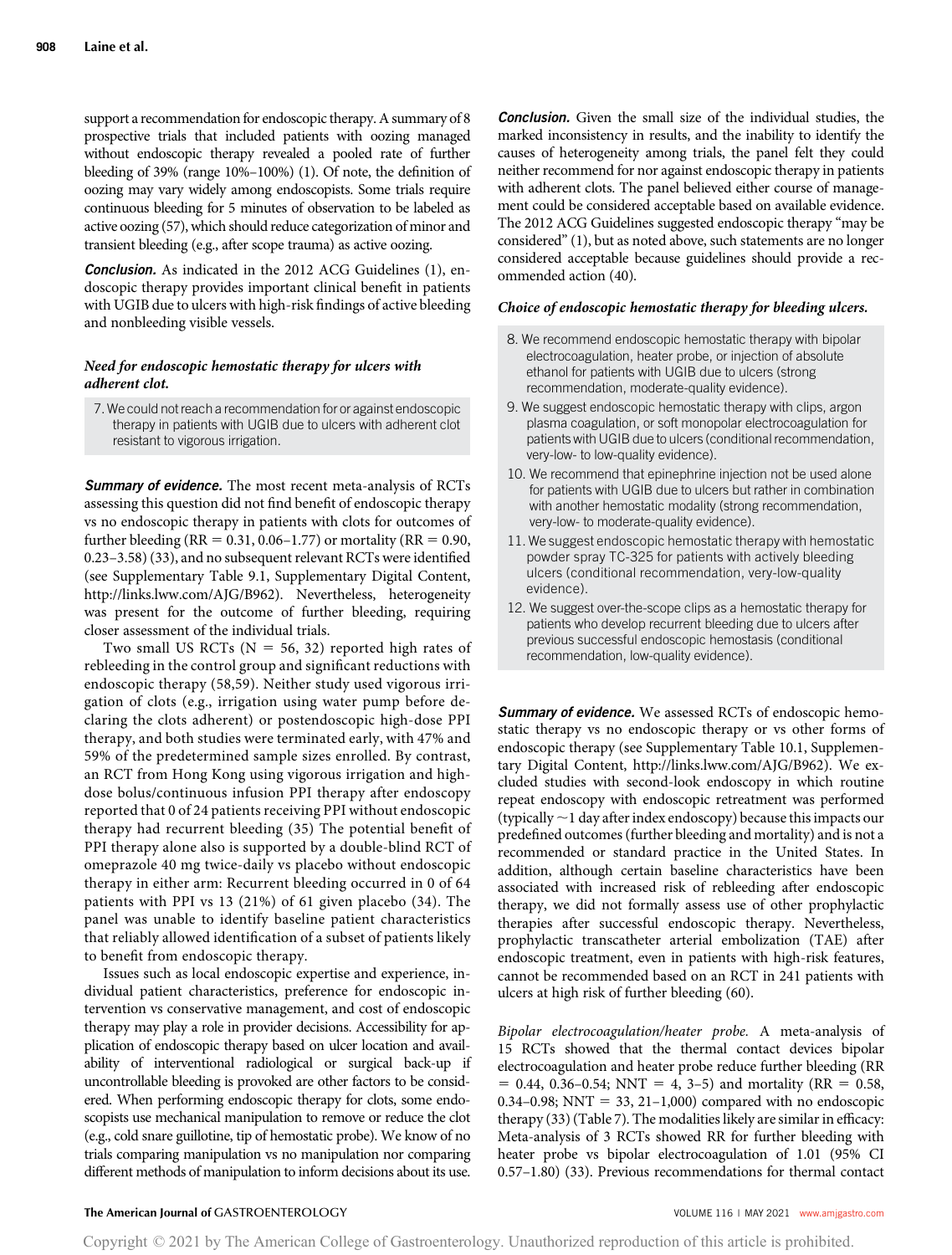devices include use of the large 3.2-mm probe with firm/maximal pressure at settings of  $\sim$  15 W with 8- to 10-second applications for bipolar electrocoagulation and 30 J for heater probe (1).

Sclerosant injection. A meta-analysis of 3 RCTs revealed that injection with absolute ethanol reduced further bleeding ( $RR = 0.56$ , 0.38–0.83; NNT = 5, 4–13) and mortality (RR = 0.18, 0.05–0.68;  $NNT = 9$ , 8–24) compared with no endoscopic therapy (33) (Table 7). Typically, aliquots of 0.1–0.2 mL per injection are used, with maximum volume restricted to 1–2 mL to minimize serious tissue injury (61–63). Another sclerosant agent, polidocanol, also has been studied, generally in combination with epinephrine. A metaanalysis of 6 RCTs comparing epinephrine plus polidocanol injection therapy vs no endoscopic treatment revealed a trend to less further bleeding ( $RR = 0.60, 0.36–1.00$  with heterogeneity  $[I^2 = 58\%]$ ) and no significant difference in mortality (RR = 0.80, 0.40–1.61) (33) (Table 7). The panel therefore recommended injection with absolute ethanol but did not recommend polidocanol.

The 2 endoscopic treatments with strong recommendations, thermal contact therapy with bipolar electrocoagulation or heater probe and injection of absolute ethanol, were compared in 5 RCTs and a meta-analysis of these trials revealed a trend to less further bleeding with thermal contact therapy ( $RR = 0.69, 0.47-1.01$ ), based on low-quality evidence, and no significant difference in mortality (RR = 1.60, 0.57–4.52) (33) (Table 7). The panel did not recommend thermal contact therapy over ethanol injection, given the moderate-quality evidence of ethanol's benefit in both further bleeding and mortality as compared to no endoscopic therapy.

Clips. Evidence for clips is less robust, with a lack of randomized comparisons with no endoscopic treatment. Clips were compared with epinephrine monotherapy in 2 RCTs (64,65). Our metaanalysis of these trials provided low-quality evidence of decreased further bleeding (RR =  $0.20$ ,  $0.07-0.56$ ) without benefit in mortality ( $RR = 2.11$ , 0.60–7.44) with clips (Table 7). Clips have been compared with thermal contact therapies in 4 RCTs, and significant differences were not identified in further bleeding (RR  $= 1.31, 0.36-4.75$  or mortality (RR  $= 1.16, 0.38-3.52$ ) (33) (Table 7). Thus, 2 RCTs of clips vs a substandard therapy (epinephrine monotherapy) provide indirect low-quality evidence that clips are more effective than no treatment for further bleeding. However, although the RCTs comparing clips and thermal contact devices show no significant difference, the evidence was very low quality and CI of the estimates of treatment effect were broad and cannot be taken to indicate equivalence. Therefore, the panel agreed on a conditional recommendation for clips. Previous recommendations for application of clips include placement of clips over the bleeding site and on either side of the bleeding site in an attempt to seal the underlying artery (1).

Argon plasma coagulation. Evidence for argon plasma coagulation (APC) is also less robust than for bipolar electrocoagulation, heater probe, and absolute ethanol. APC was compared with water injection in an RCT (66) with less further bleeding (4/58 [6.9%] vs 12/58 [20.7%]; difference  $=$  -14%, -26% to  $-1\%$ ) and comparable mortality (2/58 vs 2/58). Three RCTs comparing APC  $\pm$  epinephrine injection with other modalities were identified (67–69). Our meta-analysis of these trials showed no significant difference in further bleeding ( $RR = 0.82$ , 0.21–3.19 with heterogeneity  $[I^2 = 73\%])$  or mortality (RR = 0.85, 0.30-2.44)

(Table 7). Given indirect very-low-quality evidence that APC is more effective than no treatment because it has less further bleeding than a substandard therapy (water injection) and additional very-lowquality evidence that APC is not different from other modalities, the panel agreed to a conditional recommendation for APC. APC in supporting RCTs was performed using gas flow settings of 1–2 L/min and power settings of 40–70 W for duodenal and gastric ulcers with distance between probe and mucosa of 2–10 mm (66–69). Frequent suction to remove smoke and reduce distension is recommended.

Soft monopolar electrocoagulation. A 1992 systematic review identified 3 RCTs comparing monopolar electrocoagulation vs no endoscopic treatment with results indicating reduction in further bleeding (70). However, guidelines generally have not included monopolar electrocoagulation because of the perceived potential for higher risk of adverse events with greater tissue injury (1). More recently, a modification in monopolar electrocoagulation, soft coagulation mode, was developed for hemostasis in endoscopic submucosal dissection and subsequently applied for treatment of bleeding ulcers. By using a continuous wave with maximal voltage reduced to 200 V, coagulation without carbonization or cutting is provided (71) with the goal of improved safety. Monopolar hemostatic forceps are used for soft coagulation: The closed tip can be applied to the bleeding site or the forceps can be used to grasp the bleeding site (71–75). Soft monopolar electrocoagulation in RCTs was performed using soft coagulation mode at settings of 50–80 W with 1- to 2-second applications (72–75).

We therefore considered soft monopolar electrocoagulation and identified 4 RCTs comparing this with other modalities (clips and heater probe) (72–75). Because 3 studies used routine second-look endoscopy, only 1 study could be relied on to assess further bleeding and mortality (75). This comparison of soft coagulation vs clips, with initial epinephrine injection in all actively bleeding ulcers, revealed reduced further bleeding with soft coagulation  $(3/56 [5.4\%] \text{ vs } 19/56 [33.9\%],$  difference =  $-33\%$ ,  $-54\%$  to  $-13\%$ ). Deaths in this study (zero in both groups), and the other 3 RCTs, were uncommon and similar in the treatment groups. Because most RCTs could not be relied on for outcomes of further bleeding and mortality, we also assessed persistent bleeding after hemostatic therapy at index endoscopy, an outcome not confounded by second-look endoscopy. Persistent bleeding trended lower with soft coagulation on meta-analysis of the 4 RCTs ( $RR = 0.35, 0.12-1.03$ ), although heterogeneity was present ( $I^2 = 61\%$ ) and quality of evidence was very low. No important adverse events, such as perforation, were reported among 237 patients receiving soft coagulation in the 4 RCTs. Given the previous indirect evidence suggesting efficacy of standard monopolar electrocoagulation and more recent limited evidence suggesting the efficacy of soft monopolar electrocoagulation may be at least as good as other hemostatic modalities, the panel supported a conditional recommendation for soft monopolar electrocoagulation.

Epinephrine injection. Epinephrine monotherapy is less effective for further bleeding than standard monotherapies such as bipolar electrocoagulation and clips:  $RR = 2.20$ , 1.04–4.64 with significant heterogeneity ( $I^2 = 56\%$ ) in our meta-analysis of 4 RCTs (64,65,76,77). Epinephrine plus a second modality is more effective than epinephrine monotherapy for further bleeding:

### © 2021 by The American College of Gastroenterology The American Journal of GASTROENTEROLOGY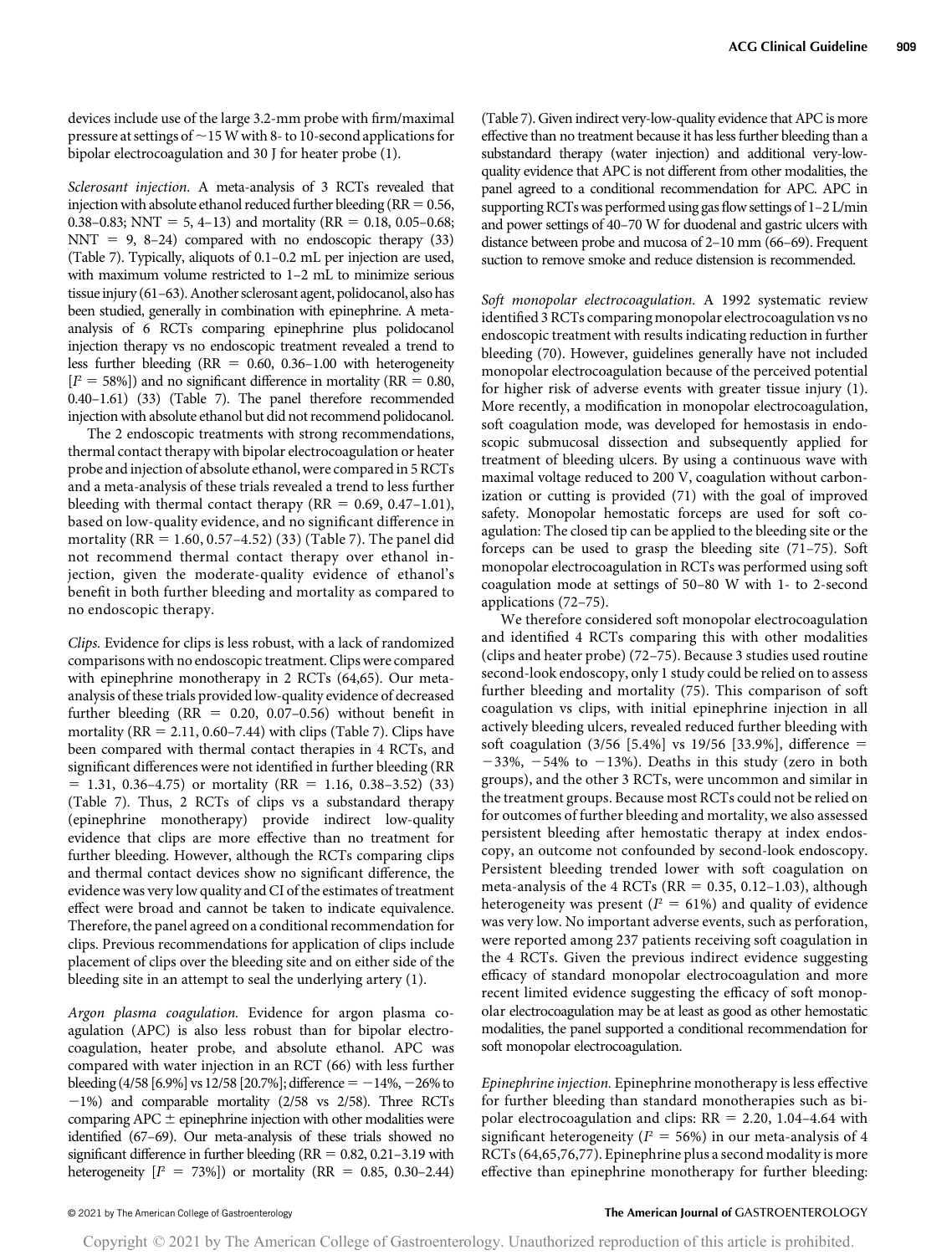|                                                                    |                                                                    |                | Risk ratio (95% confidence interval) |                     |
|--------------------------------------------------------------------|--------------------------------------------------------------------|----------------|--------------------------------------|---------------------|
| <b>Endoscopic therapy</b>                                          | <b>Comparator therapy</b>                                          | No. of studies | <b>Further bleeding</b>              | <b>Mortality</b>    |
| Endoscopic therapy vs no endoscopic therapy                        |                                                                    |                |                                      |                     |
| Thermal contact with bipolar<br>electrocoagulation or heater probe | No endoscopic therapy                                              | 15(33)         | $0.44(0.36 - 0.54)$                  | $0.58(0.34 - 0.98)$ |
| Absolute ethanol injection                                         | No endoscopic therapy                                              | 3(33)          | $0.56(0.38 - 0.83)$                  | $0.18(0.05 - 0.68)$ |
| Epinephrine + polidocanol injection                                | No endoscopic therapy                                              | 6(33)          | $0.60(0.36 - 1.00)^a$                | $0.80(0.40 - 1.61)$ |
| One endoscopic therapy vs another endoscopic therapy               |                                                                    |                |                                      |                     |
| Thermal contact with bipolar<br>electrocoagulation or heater probe | Absolute ethanol injection                                         | 5(33)          | $0.69(0.47-1.01)$                    | $1.60(0.57 - 4.52)$ |
| <b>Clips</b>                                                       | Epinephrine injection                                              | 2(64,65)       | $0.20(0.07 - 0.56)$                  | $2.11(0.60 - 7.44)$ |
| <b>Clips</b>                                                       | Thermal contact with bipolar<br>electrocoagulation or heater probe | 4(33)          | $1.31(0.36 - 4.75)$                  | $1.16(0.38 - 3.52)$ |
| Epinephrine injection $+$ second modality                          | Epinephrine injection                                              | 7(33)          | $0.34(0.23 - 0.50)$                  | $0.52(0.23 - 1.16)$ |
| Argon plasma coagulation $\pm$ epinephrine                         | Epinephrine injection $+$ second modality                          | $3(67-69)$     | $0.82(0.21 - 3.19)^a$                | $0.85(0.30 - 2.33)$ |
| $2\cdots$ $\cdots$ $\sqrt{2}$ $\cdots$                             |                                                                    |                |                                      |                     |

Table 7. Meta-analyses of randomized trials comparing endoscopic thermal, injection, or clip therapy with no endoscopic therapy or another endoscopic therapy

<sup>a</sup>Heterogeneity ( $\hat{f}$  > 50%).

 $RR = 0.34, 0.23 - 0.50$  in meta-analysis of 7 RCTs (33) (Table 7). Thus, the panel recommends against the use of epinephrine alone. Epinephrine should always be used in combination with another hemostatic modality. Epinephrine is most commonly used in a 1:10,000 dilution, typically injected in 0.5- to 2.0-mL aliquots.

Epinephrine injection combined with other modalities. The panel also considered the question of whether modalities such as thermal contact devices or clips should always be used in combination with epinephrine injection. Endoscopists commonly use epinephrine in patients with active bleeding to reduce bleeding and improve visibility before application of the other modality or in patients with nonbleeding high-risk stigmata to prevent rebleeding during application of the other modality. Metaanalysis of 2 small RCTs comparing epinephrine before bipolar electrocoagulation vs bipolar electrocoagulation alone revealed lower further bleeding with combined therapy ( $RR = 0.35$ , 0.18–0.71) without a significant difference in mortality ( $RR =$ 0.49, 0.09–2.60) (33). Because rates of further bleeding (25%, 34%) were unusually high in the bipolar monotherapy arms and moderate-quality evidence indicates bipolar electrocoagulation or heater probe monotherapy reduces further bleeding and mortality, the panel did not believe this limited evidence allowed a suggestion that thermal contact devices should always be preceded by epinephrine injection. Meta-analysis of 2 small RCTs comparing clips plus epinephrine vs clips alone revealed no significant difference in further bleeding (RR =  $1.10$ , 0.42–2.88) or mortality (RR = 0.63, 0.10–3.87) (64,78). However, in both studies, epinephrine was injected after clip placement. Some endoscopists use epinephrine after clip application rather than before to avoid local swelling with large volume injection that may make clip application more difficult or to treat residual bleeding after clip placement.

Hemostatic powder spray TC-325. We evaluated hemostatic powder spray, restricting our search to products commercially available in the United States at the time this document was developed. TC-325 only adheres to actively bleeding lesions, so its use in nonbleeding lesions is likely ineffective (79). A delivery catheter with its tip 1–2 cm from the bleeding site is used to apply TC-325 in 1- to 2-second bursts until the bleeding site is covered and bleeding stops.

Two published RCTs were identified but not relied on because both included routine second-look endoscopies (80,81). We were aware of a large RCT from Lau et al. (82) at the time of our literature search ([clinicaltrials.gov](http://clinicaltrials.gov) NCT02534571), and results of the full trial were subsequently published in 2020. This noninferiority RCT compared TC-325 with standard therapy (clipping or contact thermocoagulation  $\pm$  previous epinephrine injection) in 224 patients with actively bleeding nonvariceal lesions, including 130 with ulcers. Their primary outcome, further bleeding at 30 days, occurred in 8/65 (12.3%) with TC-325 and 10/65 (15.4%) with standard therapy in patients with ulcers: difference  $= -3\%$ ,  $-15\%$  to 9%.

Recent guidelines have suggested use of TC-325 as a temporizing measure that should be followed by use of a second definitive hemostatic modality (50,83). This is based on the fact that TC-325 powder sloughs off the mucosa and is eliminated from the GI tract within 24 hours after application (50,79,83) and further bleeding is common in observational studies of TC-325: e.g., 31% (95% CI 26%–37%) in a metaanalysis of 18 observational studies and 2 RCTs (84). By contrast, the results from Lau et al. suggest TC-325 may be effective as a single agent.

Given similar rates of further bleeding for TC-325 vs standard therapies and 95% CIs suggesting no more than a 9% higher rate of further bleeding with TC-325, the panel made a conditional recommendation for hemostatic powder spray TC-325 for actively bleeding ulcers. The panel believes that further research is necessary to confirm that TC-325 could be used as monotherapy, especially in patients with actively spurting bleeding which constituted only a small proportion

### The American Journal of GASTROENTEROLOGY **Annual American Journal of GASTROENTEROLOGY VOLUME 116** | MAY 2021 [www.amjgastro.com](http://www.amjgastro.com)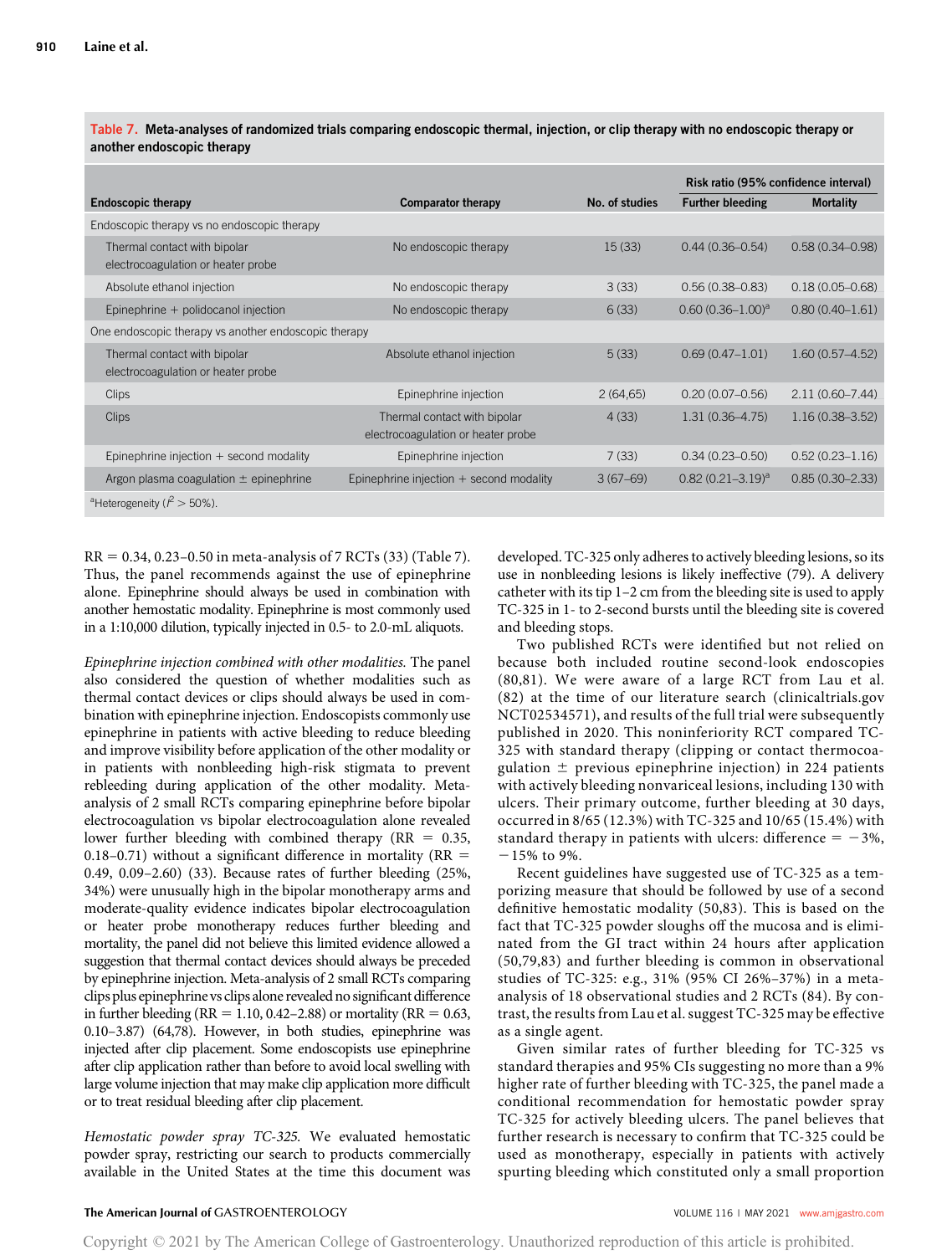of patients in the study of Lau et al. Given that TC-325 was not superior to other standard endoscopic hemostatic therapies, cost becomes a major factor in deciding when to use TC-325. The panel suggested that in countries such as the United States, where the cost is extremely high (US list price \$2,500 in November 2020), TC-325 should not be the initial modality used if other therapies can be readily applied. Factors such as ulcer location and size, endoscopist experience, and availability of therapies will impact choice of initial modality. An economic analysis suggested that standard endoscopic therapy followed by TC-325 if standard therapy failed was the dominant strategy (more effective and less costly) compared with standard therapy alone, TC-325 alone, or TC-325 followed by standard therapy if TC-325 failed (85). However, costs of TC-325 used in the model were far less than current US prices and rebleeding rates used were much higher than those from Lau et al., raising questions about the applicability of the results at present. Changes in cost of TC-325 may impact decisions regarding its use as initial therapy, and future economic analyses can assist in determining cost thresholds for such decisions.

Over-the-scope clips. Application of over-the-scope clips is performed similarly to endoscopic ligation: A cap device with a single clip is placed on the distal tip of the endoscope, the bleeding lesion is approached enface, the cap is placed over the lesion encircling it, the lesion is suctioned into the cap, and the clip is released. In patients who have recurrent bleeding after previous successful endoscopic hemostasis, an RCT revealed that over-thescope clips were superior to standard therapy in further bleeding  $(5/33$  [15.2%] vs 19/33 [57.6%], difference  $= -42\%$ ,  $-63\%$  to  $-$ 22%) without a significant different in mortality (86). Standard through-the-scope clips were the therapy used in 94% of the control group, potentially limiting generalizability of this study regarding comparisons of over-the-scope clips to other forms of hemostatic therapy.

We were aware of an RCT of over-the-scope-clips for initial treatment of UGIB [\(clinicaltrials.gov](http://clinicaltrials.gov) NCT03216395) at the time of our literature search and results were published in 2020. The trial compared epinephrine plus over-the-scope clips vs epinephrine plus bipolar electrocoagulation or clips in patients with severe UGIB because of Dieulafoy lesions ( $N = 5$ ) or ulcers ( $N = 5$ ) 48) with active bleeding, visible vessels, clots, or Doppler-positive flat spots (87). Further bleeding for ulcers occurred in 1/23 (4%) vs 7/25 (28%) (difference =  $-24\%$ ,  $-43\%$  to  $-4\%$ ) with no deaths. This RCT raises the possibility of over-the-scope clips as initial treatment. However, the limitations of the study leading to the rating of very low quality of evidence prevented us from modifying our recommendation regarding over-the-scope clips (see Supplementary Table 10.1, Supplementary Digital Content, <http://links.lww.com/AJG/B962>).

Conclusion. Evidence of clinical benefit with endoscopic therapy is most robust for thermal contact devices (bipolar electrocoagulation and heater probe) and absolute ethanol injection. Low- to very-low-quality evidence also suggests benefit for clips, APC, and soft monopolar electrocoagulation. Epinephrine monotherapy is less effective than other standard monotherapies and also less effective than epinephrine plus a second modality. Hemostatic powder spray TC-325 seems effective for actively bleeding ulcers, although current high cost may limit its use as the initial endoscopic therapy for this indication in the United States. Over-the-scope clips seem useful for patients with recurrent ulcer bleeding after previous successful endoscopic hemostasis. As compared to the 2012 ACG Guidelines (1), the current guideline statements are expanded to include APC, soft monopolar electrocoagulation, hemostatic powder spray TC-325, and over-the-scope clips.

# Antisecretory therapy after endoscopic hemostatic therapy for bleeding ulcers

13. We recommend high-dose PPI therapy given continuously or intermittently for 3 days after successful endoscopic hemostatic therapy of a bleeding ulcer (strong recommendation, moderate- to high-quality evidence).

Summary of evidence. The hypothesis leading to use of high-dose PPI therapy in patients with bleeding ulcers, based on in vitro data, is that reduction of intragastric acid promotes clot formation and stability (88–90). Whether the target intragastric pH should be near 7 (88,89), or whether inhibition of pepsin-induced clot lysis at a pH  $>4-5$  (89,90) is sufficient, is unknown.

We identified 7 RCTs with 8 randomized comparisons of high-dose PPI therapy (defined as  $\geq 80$  mg daily for at least 3 days) vs placebo (6 RCTs) (54,91–95) or no treatment (2 comparisons in 1 RCT) (96) after successful endoscopic hemostatic therapy (see Supplementary Table 11.1, Supplementary Digital Content,<http://links.lww.com/AJG/B962>). Four comparisons included continuous intravenous PPI therapy with 80-mg bolus followed by 8-mg/hr infusion for 72 hours (54,91,95,96) and 4 included intermittent PPI therapy: 40 mg twice-daily orally (92,94), 20 mg q6h orally (93), and 80-mg bolus followed by 40 mg q12h intravenously (96). Seven comparisons were from Asia and 1 from Iran (93). This high-quality evidence showed PPI therapy markedly reduced further bleeding  $(RR = 0.43,$ 0.33–0.56), mortality (RR = 0.41, 0.22–0.79), and surgery (RR = 0.42, 0.25–0.71) compared with placebo/no treatment. Subgroup analyses revealed no evidence of a difference in treatment effect between continuous and intermittent PPI therapy (tests for subgroup difference  $P \ge 0.90$ ). Sensitivity analysis restricted to the 4 studies not allowing for epinephrine monotherapy as endoscopic hemostatic therapy (91,92,94,95) also revealed benefit in further bleeding:  $RR = 0.35, 0.22-0.55$ .

We identified 9 RCTs comparing high-dose PPI therapy to H2RA therapy after successful endoscopic hemostatic therapy (see Supplementary Table 11.2, Supplementary Digital Content, <http://links.lww.com/AJG/B962>). Four RCTs used intravenous PPI 80-mg bolus followed by 8-mg/hr infusion (97–100), 1 used intravenous PPI 40-mg bolus followed 6.7-mg/hr infusion (101), and 4 used intermittent intravenous PPI therapy (40 mg q6h (102) or q12h (103); 80-mg bolus followed by 40 mg q8h (104) or twice-daily (105)). Six RCTs included United States (98) or European sites (99,100,102–104). This moderate-quality evidence showed a reduction in further bleeding with PPI vs H2RA therapy  $(RR = 0.56, 0.41 - 0.77)$ , but neither mortality nor surgery was significantly lower with PPI. Again, no evidence of a difference in treatment effect was noted between continuous and intermittent PPI therapy (subgroup differences  $P > 0.90$ ).

We identified 12 RCTs comparing 80-mg bolus followed by 8-mg/hr continuous infusion for 3 days to a less intensive PPI regimen after successful endoscopic hemostasis (96,106–116) (see

### © 2021 by The American College of Gastroenterology The American Journal of GASTROENTEROLOGY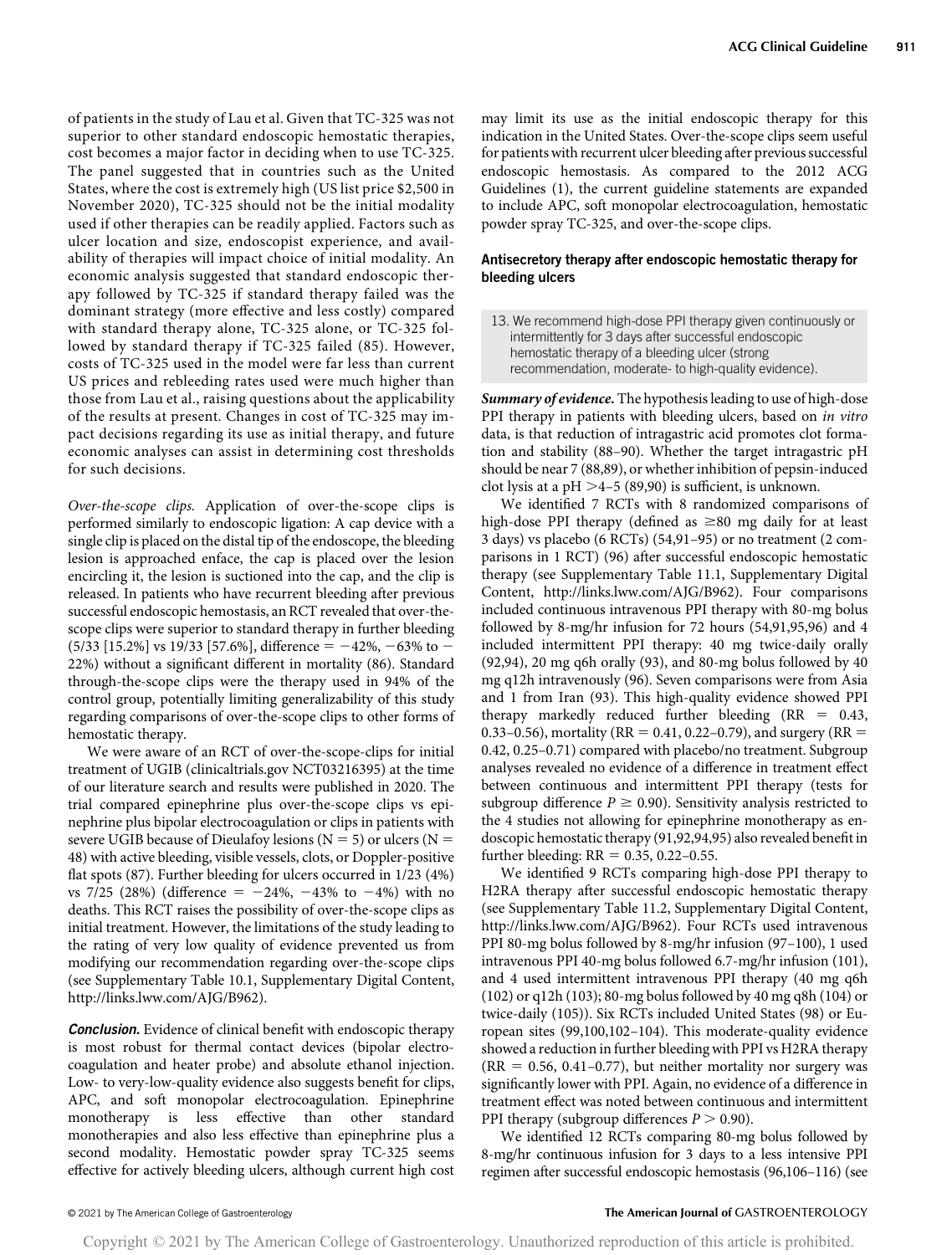Supplementary Table 11.3, Supplementary Digital Content, [http://](http://links.lww.com/AJG/B962) [links.lww.com/AJG/B962](http://links.lww.com/AJG/B962)). Comparisonswere to 40 mg/d in 4 RCTs (106,108,109,112), 40 mg twice-daily in 3 RCTs (113–115), 80 mg twice-daily in 1 RCT (107), 80-mg bolus and 40–80 mg q6–12h in 3 RCTs (96,110,111), and 40-mg bolus followed by 4-mg/hr infusion in 1 RCT (116). The meta-analytic estimate for further bleeding with bolus-continuous infusion vs less intensive regimens ( $RR = 1.12$ , 0.86–1.47; risk difference =  $1\%$ , -2% to 4%) trended to more rather than less further bleeding with bolus-continuous infusion PPI, although the lower bounds of the 95% CI were consistent with as much as a 14% relative risk reduction or 2% absolute risk reduction with the bolus-continuous infusion regimen. Subgroup analyses showed no significant differences related to dose, frequency, or route of PPIs.

The panel made a strong recommendation for high-dose PPI therapy given continuously or intermittently for 3 days after successful endoscopic hemostatic treatment, based on highquality evidence documenting a large relative risk reduction in further bleeding and mortality as compared to placebo/no treatment and moderate-quality evidence documenting a benefit in further bleeding as compared to H2RAs. The magnitude of benefit in these RCTs was virtually identical with high-dose bolus followed by continuous infusion PPI (80-mg bolus, 8-mg/hr infusion) and intermittent PPI with average total daily doses of 80–160 mg (some with an initial 80 mg bolus).

The panel then considered dosing and route of high-dose PPI regimens. High-quality evidence supports an 80-mg bolus followed by 8-mg/hr infusion in patients receiving a high-dose continuous intravenous PPI regimen. By contrast, available data do not allow certainty regarding the optimal dosing of intermittent high-dose PPI therapy. Based on RCTs, intermittent doses of 40 mg 2 to 4 times daily, given either orally or intravenously, are suggested, with the higher total doses potentially desirable in western populations because PPIs are reported to have lesser pharmacodynamic and clinical effect in western than in Asian populations (117). An initial oral or intravenous bolus of 80 mg may be appropriate to potentially achieve a greater effect on intragastric pH on the first day of treatment (118). Intermittent doses can be given orally, assuming the patient is awake, alert, and without nausea, vomiting, or dysphagia. Oral administration seems to produce a pharmacodynamic effect similar to that of equivalent doses of intravenous PPI, although the initial rise in

intragastric pH with oral PPI may lag  $\sim$ 15–60 minutes behind that of intravenous PPI (111,119,120). Choice of continuous infusion vs intermittent PPI therapy may be influenced by factors such as ease of administration and cost.

**Conclusion.** High-dose PPI therapy, defined as  $\geq 80$  mg daily for  $\geq$ 3 days, given continuously or intermittently after endoscopic hemostatic therapy reduces further bleeding and mortality. Continuous therapy should be 80-mg bolus followed by 8-mg/hr infusion. By contrast, the optimal dosing with intermittent oral or intravenous therapy is uncertain, although we suggest 80-mg bolus followed by 40 mg 2–4 times daily. The current recommendation expands the recommendation from the 2012 ACG Guidelines (1) beyond continuous infusion PPI to include intermittent oral or intravenous high-dose PPI. Suggested endoscopic and medical therapy based on endoscopic features of ulcers is shown in Figure 3.

14. We suggest that high-risk patients with UGIB due to ulcers who received endoscopic hemostatic therapy followed by short-term high-dose PPI therapy in hospital continue on twice-daily PPI therapy until 2 weeks after index endoscopy (conditional recommendation, low-quality evidence).

Summary of evidence. The panel next considered PPI dosing for high-risk patients who have received recommended endoscopic hemostatic therapy followed by short-term high-dose PPI therapy. A single RCT was identified that included patients who presented with a Rockall score  $\geq$ 6, underwent successful endoscopic hemostatic therapy for ulcers with active bleeding, nonbleeding visible vessel, or adherent clot, and received 3 days of bolus followed by continuous infusion PPI (121) (see Supplementary Table 12.1, Supplementary Digital Content, [http://links.](http://links.lww.com/AJG/B962) [lww.com/AJG/B962\)](http://links.lww.com/AJG/B962). Patients were randomly assigned to 40-mg oral esomeprazole twice-daily vs once-daily for 11 days and then all patients received 2 more weeks of esomeprazole 40 mg oncedaily. Further bleeding was lower at both 14 days and the primary analysis at 28 days (10/93 [10.8%] vs 27/94 [28.7%]; difference  $=$  $-18\%$ ,  $-29\%$  to  $-7\%$ ). Twice-daily oral PPI for  $\sim$ 2 weeks was considered by the panel likely to be safe, well-tolerated, readily available, and relatively inexpensive. These factors, combined with the low-quality evidence of efficacy in reducing further



Figure 3. Endoscopic and medical therapy for ulcer bleeding based on endoscopic features of ulcer. <sup>a</sup>For continuous regimen, 80-mg bolus followed by 8-mg/ min infusion for 3 days is recommended. For intermittent regimens, doses of 40 mg 2 to 4 times daily for 3 days are suggested, given orally if feasible, and an initial bolus of 80 mg may be appropriate. <sup>b</sup>Standard PPI therapy (e.g., oral PPI once-daily) has been recommended by previous guidelines (1,37) but is not assessed in the current document. PPI, proton pump inhibitor.

### The American Journal of GASTROENTEROLOGY **Annual American Journal of GASTROENTEROLOGY VOLUME 116** | MAY 2021 [www.amjgastro.com](http://www.amjgastro.com)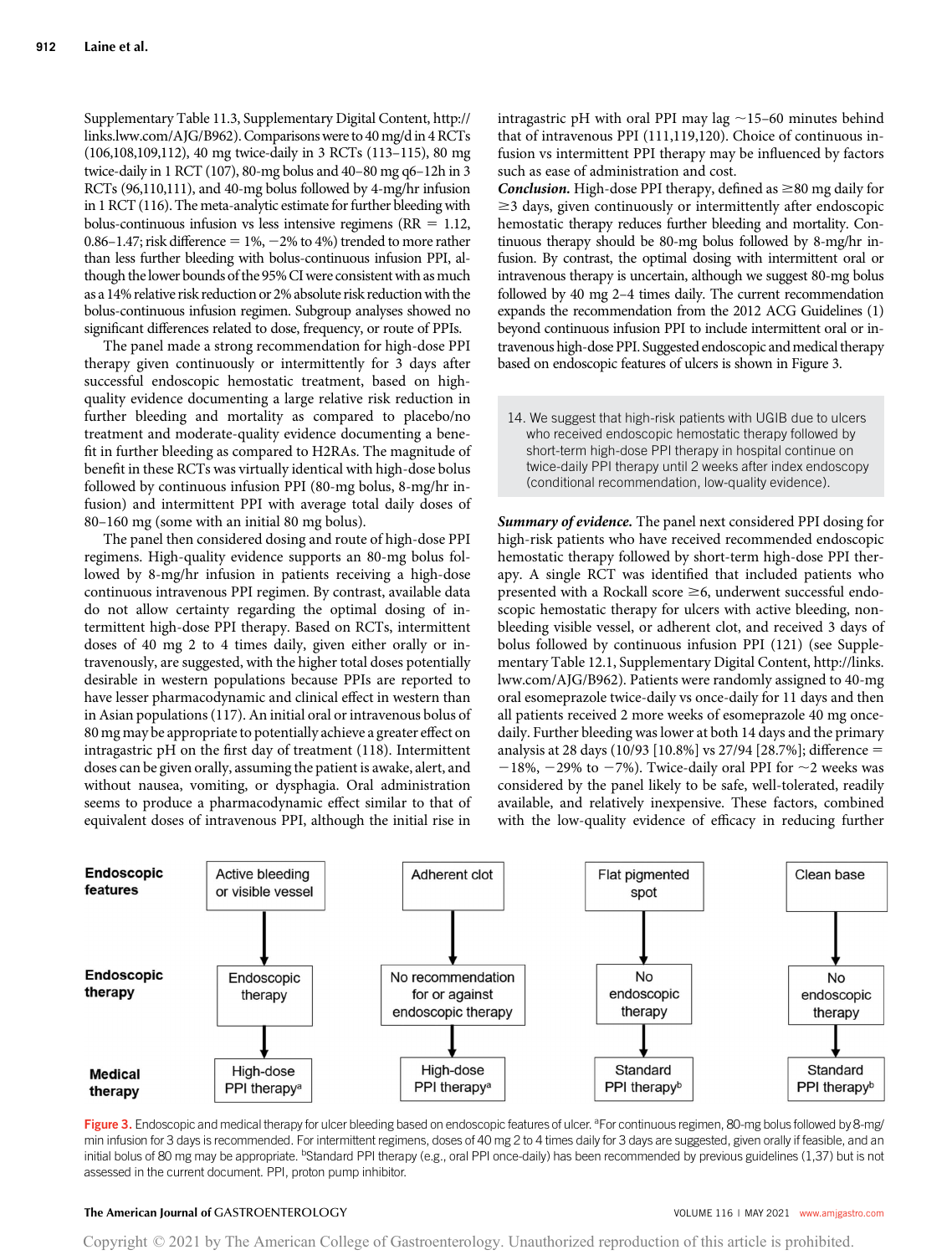bleeding, led the panel to a conditional recommendation for twice-daily PPI until 2 weeks after index endoscopy in this population. After 2 weeks, the regimen used in the single relevant RCT (121) switched patients to a 2-week course of once-daily PPI. Available evidence does not allow us to determine whether longer courses of twice-daily PPI or overall PPI therapy would provide additional benefit in this population.

Conclusion. Twice-daily PPI therapy from days 4–14 after index endoscopy reduces further bleeding as compared to once-daily PPI in high-risk patients who received endoscopic therapy followed by 3 days of high-dose PPI therapy. This is a new recommendation based on evidence that became available after publication of the 2012 ACG Guidelines.

# Recurrent ulcer bleeding after successful endoscopic hemostatic therapy

15. We suggest that patients with recurrent bleeding after endoscopic therapy for a bleeding ulcer undergo repeat endoscopy and endoscopic therapy rather than undergo surgery or transcatheter arterial embolization (conditional recommendation, low-quality evidence for comparison with surgery, very-low-quality evidence for comparison with transcatheter arterial embolization).

Summary of evidence. One RCT has assessed repeat endoscopy vs urgent surgery in patients with rebleeding after endoscopic therapy (122) (Table 8; see Supplementary Table 13.1, Supplementary Digital Content, [http://links.lww.com/AJG/B962\)](http://links.lww.com/AJG/B962). Lau et al. found more frequent further bleeding with endoscopy vs surgery  $(11/48 \t[22.9\%]$  vs  $3/44 \t[6.8\%]$ ; difference = 16%, 2%–30%) but no significant difference in mortality (5/48 [10.4%] vs 8/44 [18.2%]; difference =  $-8\%$ ,  $-23\%$  to 7%). Surgery was subsequently required in 13/48 (27.1%) assigned to endoscopy while a second surgery was needed in 4/44 (9.1%) assigned to surgery (difference  $= 18\%, 3\% - 33\%$ ). Complications were less common with endoscopy (7/48 [14.6%] vs 16/44 [36.4%]; difference =  $-22\%$ ,  $-39\%$  to  $-4\%$ ) and occurred after salvage surgery in all but 1 patient in the endoscopy group. Length of hospital stay was similar in the 2 groups.

Given that a second application of endoscopic therapy was successful in prevention of further bleeding in approximately threequarters of patients with recurrent ulcer bleeding after endoscopic therapy and was associated with far fewer complications than surgical therapy, the panel suggested repeat endoscopy rather than surgical therapy in this population. No RCTs compare repeat endoscopy with interventional radiology with TAE. However, given the relatively high success rate of repeat endoscopic therapy for recurrent bleeding after initial endoscopic therapy reported by Lau et al. (122) and in the RCT of over-the-scope clips cited above (86), as well as the safety, ease, and availability of endoscopy, the panel suggested repeat endoscopy rather than TAE in these patients, although evidence was considered very low quality.

Care should be taken when performing repeat endoscopic therapy. Two of 48 patients treated with repeat heater probe therapy in the RCT (122) developed perforation and a metaanalysis of adverse events in RCTs of endoscopic therapy revealed that approximately half of perforations reported with heater probe occurred in patients receiving 2 consecutive treatments (33). Although the evidence is uncontrolled and very low quality, these reports raise the possibility that thermal contact therapies such as heater probe, when given on consecutive endoscopies during the same hospitalization, may have an increased risk of perforation. Thus, alternate forms of hemostatic therapy may be considered if thermal contact was used at the initial endoscopy. In addition, occasional patients might be considered for treatment with TAE or surgery rather than repeat endoscopy based on clinical or endoscopic features. For example, in the randomized trial by Lau et al. (122), failure of repeat endoscopic hemostatic therapy was associated with hypotension at the time of rebleeding and ulcer size  $>2$  cm.

Conclusion. In patient with recurrent bleeding after endoscopic therapy for a bleeding ulcer, repeat endoscopy and endoscopic therapy successfully prevents further bleeding in approximately three-quarters of patients, with fewer complications than surgical therapy. This recommendation is unchanged from the 2012 ACG Guidelines (1).

### Failure of endoscopic hemostatic therapy for bleeding ulcers

16. We suggest patients with bleeding ulcers who have failed endoscopic therapy next be treated with transcatheter arterial embolization (conditional recommendation, very-low-quality evidence).

Summary of evidence. Failure of endoscopic therapy may have varying definitions; e.g., persistent bleeding after initial or subsequent endoscopic therapy and recurrent bleeding after repeat

## Table 8. Randomized trial of endoscopic retreatment vs surgery in patients with recurrent bleeding after successful endoscopic therapy (122)

| <b>Outcome</b>                                                                    | Endoscopy ( $N = 48$ ) | Surgery ( $N = 44$ ) | Absolute difference (95% confidence<br>interval) |
|-----------------------------------------------------------------------------------|------------------------|----------------------|--------------------------------------------------|
| Further bleeding, n (%)                                                           | 11 (22.9)              | 3(6.8)               | 16% (2% to 30%)                                  |
| Death, $n$ $%$ )                                                                  | 5(10.4)                | 8(18.2)              | $-8\%$ ( $-22\%$ to 7%)                          |
| Surgery for rebleeding or complication after<br>initial assigned treatment, n (%) | 13(27.1)               | 4(9.1)               | 18% (3% to 33%)                                  |
| Complications, $n$ (%) <sup>a</sup>                                               | 7(14.6)                | 16(36.4)             | $-22\%$ ( $-39\%$ to $-4\%$ )                    |
| Hospital days, median (range)                                                     | $10(2-111)$            | $11(4-42)$           | Not reported                                     |

aComplications included respiratory failure, myocardial infarction, cardiac arrhythmia, stroke, pneumonia, wound dehiscence or infection, acute renal failure, abdominal sepsis, recurrent bleeding, and tension pneumothorax. All complications but 1 in endoscopy group occurred after salvage surgery.

# © 2021 by The American College of Gastroenterology The American Journal of GASTROENTEROLOGY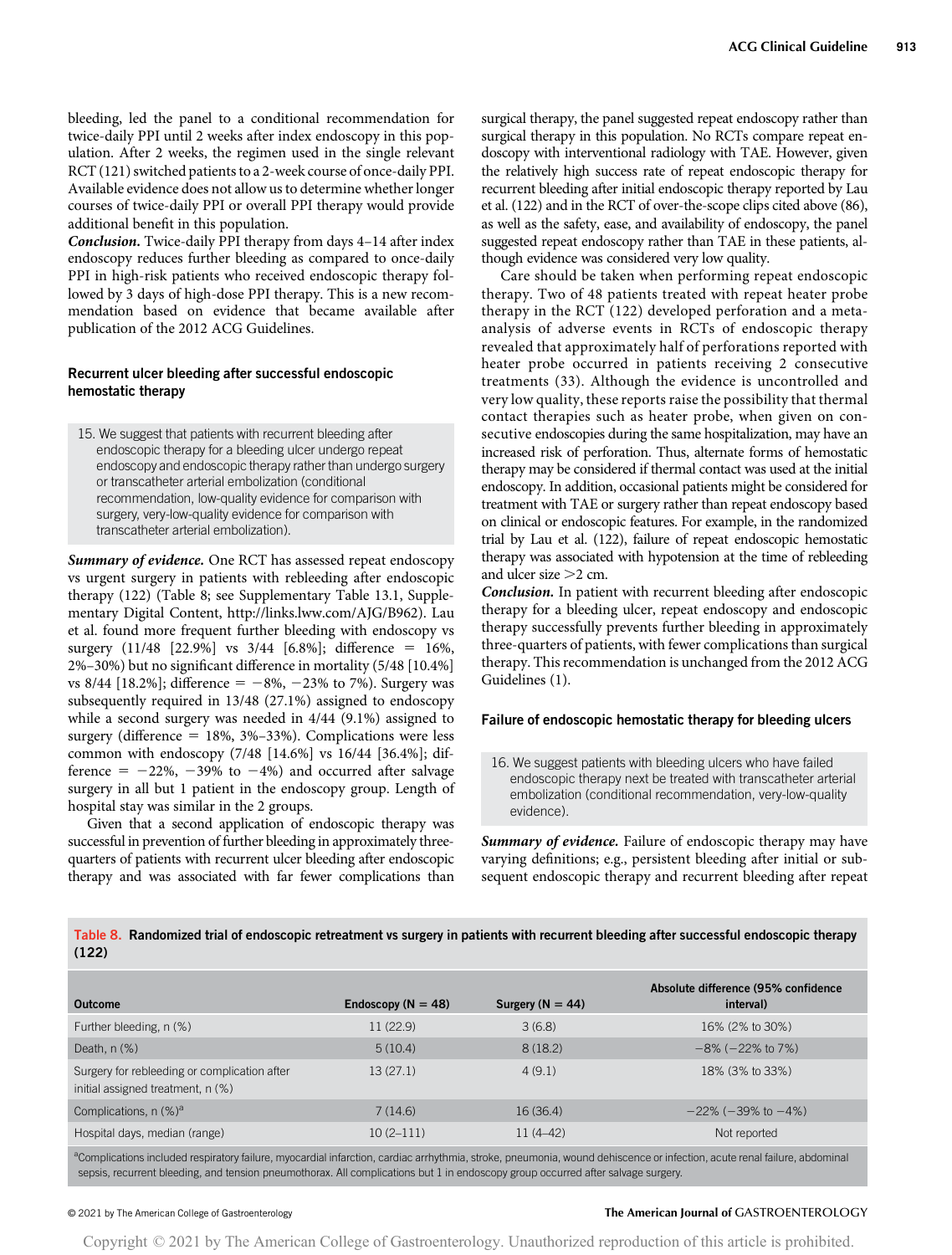endoscopic therapy. A systematic review and meta-analysis of 13 observational studies in nonvariceal UGIB (all with high risk-ofbias) (123) and a subsequent population-based cohort study of all patients with peptic ulcer bleeding who failed endoscopic therapy in Stockholm from 2000 to 2014 (124) met criteria for assessment of TAE vs surgery (see Supplementary Table 14.1, Supplementary Digital Content,<http://links.lww.com/AJG/B962>). Results from the meta-analysis and additional cohort study were similar without a difference in mortality documented for TAE vs surgery: meta-analysis OR =  $0.77$ ,  $0.50-1.18$  (123); cohort study adjusted 30-day mortality  $HR = 0.70$ , 0.37–1.35 (124). Further bleeding was more common with TAE vs surgery (meta-analysis  $OR =$ 2.44, 1.77–3.36; cohort study adjusted HR = 2.48, 1.33–4.62), while major complications were less common with TAE (metaanalysis OR =  $0.45$ , 0.30–0.67; cohort study: 9/109 [8.3%] vs 66/ 205 [32.2%], difference =  $-24\%$ ,  $-32\%$  to  $-16\%$ ). Hospital stay was shorter with TAE in the cohort study: median 8 vs 16 days; adjusted acceleration factor =  $0.59, 0.45$ –0.77.

Although surgery likely was more effective in reducing further bleeding, the fact that TAE was associated with markedly fewer complications and was not associated with increased mortality led the panel to suggest TAE was a reasonable initial choice in management of patients with bleeding ulcers who have failed endoscopic therapy. Nevertheless, the choice of TAE vs surgery may vary based on factors such as patient comorbidities and current medical status as well as local expertise and availability of procedures (e.g., expertise of local interventional radiologists in TAE for UGIB and experience of local surgeons in ulcer surgery). Furthermore, patients and providers may value the competing outcomes of further bleeding vs complications and length of hospitalization differently with those most concerned with further bleeding choosing surgery while those most interested in avoiding complications and lengthy hospitalization choosing TAE.

Conclusion. In patients who fail endoscopic therapy, TAE shows marked reductions in complications and hospital stay with no difference in mortality as compared to surgery, but does have a higher rate of further bleeding. New evidence led to a change from the 2012 ACG Guidelines, which stated that either surgery or TAE is generally used (1).

# FUTURE DIRECTIONS

Much of the evidence supporting these guideline statements is low or very low quality, suggesting many opportunities exist for further investigation to enhance the management of patients with UGIB. Topics to explore in the future may include the following. (i) Improvements in the performance of risk assessment instruments and implementation in electronic health records to allow timely decision support. Further studies should seek to increase specificity in identifying verylow-risk patients, improve performance in identifying high-risk patients (e.g., those likely to require blood transfusion, hemostatic intervention, or intensive care), and document that implementation can improve outcomes. (ii) Enhancement of initial, pre-endoscopic management. Uncertainty remains regarding initial resuscitation: Should the target be normal blood pressure levels or are more limited fluid administration and lower blood pressure targets appropriate, at least in a subset of patients with more severe bleeding? Similarly, are there criteria (e.g., hemodynamic status and response to initial resuscitation) that identify a subgroup of patients who benefit from very-early endoscopy? Although pre-endoscopic PPIs are

widely used with marked variability in guideline recommendations, a study properly designed to identify any potential small clinical benefit not previously shown will be large and complex. (iii) Refinements in hemostatic therapy. Areas for investigation include determining whether ulcers treated with hemostatic powder spray require endoscopic treatment with a second modality—at least in selected cases (e.g., spurting), better defining situations for use of different modalities (e.g., over-the-scope clips), appropriately assessing new hemostatic interventions, role of Doppler probe in guiding endoscopic therapy, and developing economic models to help guide the choice of therapy among multiple effective techniques.

## ACKNOWLEDGEMENTS

This guideline was produced in collaboration with the Practice Parameters Committee of the American College of Gastroenterology. The Committee gives special thanks to Neil Sengupta, MD, FACG, who served as guideline monitor for this document.

### CONFLICTS OF INTEREST

Guarantor of the article: Loren Laine, MD.

Specific author contributions: L.L.: study concept and design; literature review; data extraction; analysis and interpretation of data; and initial drafting of manuscript. A.N.B. and J.R.S.: study concept and design; literature review; data extraction; interpretation of data; and critical revision of manuscript. M.M.: literature review; data extraction; analysis and interpretation of data; and critical revision of manuscript. G.I.L.: study concept and design; literature review; data extraction; analysis and interpretation of data; and critical revision of manuscript. All authors approved the final draft submitted.

Financial support: American College of Gastroenterology (support for literature searches).

Potential competing interests: L.L: consultant, Phathom Pharmaceuticals. A.N.B.: consultant/advisory board member, Olympus; consultant/speaker, Cook. J.R.S., M.M., and G.I.L.: None to report.

### **REFERENCES**

- 1. Laine L, Jensen DM. Management of patients with ulcer bleeding. Am J Gastroenterol 2012;107:345–60.
- 2. Peery AF, Crockett SD, Murphy CC, et al. Burden and cost of gastrointestinal, liver, and pancreatic diseases in the United States: Update 2018. Gastroenterology 2019;156:254–72.e11.
- 3. Laine L, Spiegel B, Rostom A, et al. Methodology for randomized trials of patients with nonvariceal upper gastrointestinal bleeding: Recommendations from an international consensus conference. Am J Gastroenterol 2010;105:540–50.
- 4. Guyatt GH, Oxman AD, Vist GE, et al. GRADE: An emerging consensus on rating quality of evidence and strength of recommendations. BMJ 2008;336:924–6.
- Schünemann H, Brożek J, Guyatt G, et al. Handbook for Grading the Quality of Evidence and the Strength of Recommendations Using the GRADE Approach. 2013. [\(https://gdt.gradepro.org/app/handbook/](https://gdt.gradepro.org/app/handbook/handbook.html#h.9rdbelsnu4iy) [handbook.html#h.9rdbelsnu4iy\)](https://gdt.gradepro.org/app/handbook/handbook.html#h.9rdbelsnu4iy).
- Laursen SB, Dalton HR, Murray IA, et al. Performance of new thresholds of the Glasgow Blatchford score in managing patients with upper gastrointestinal bleeding. Clin Gastroenterol Hepatol 2015;13: 115–21.e2.
- 7. Stanley AJ, Laine L, Dalton HR, et al. Comparison of risk scoring systems for patients presenting with upper gastrointestinal bleeding: International multicentre prospective study. BMJ 2017;356:i6432.
- 8. Shung DL, Au B, Taylor RA, et al. Validation of a machine learning model that outperforms clinical risk scoring systems for upper gastrointestinal bleeding. Gastroenterology 2020;158:160–7.
- 9. Ramaekers R, Mukarram M, Smith CA, et al. The predictive value of preendoscopic risk scores to predict adverse outcomes in emergency

### The American Journal of GASTROENTEROLOGY **Annual American Journal of GASTROENTEROLOGY VOLUME 116** | MAY 2021 [www.amjgastro.com](http://www.amjgastro.com)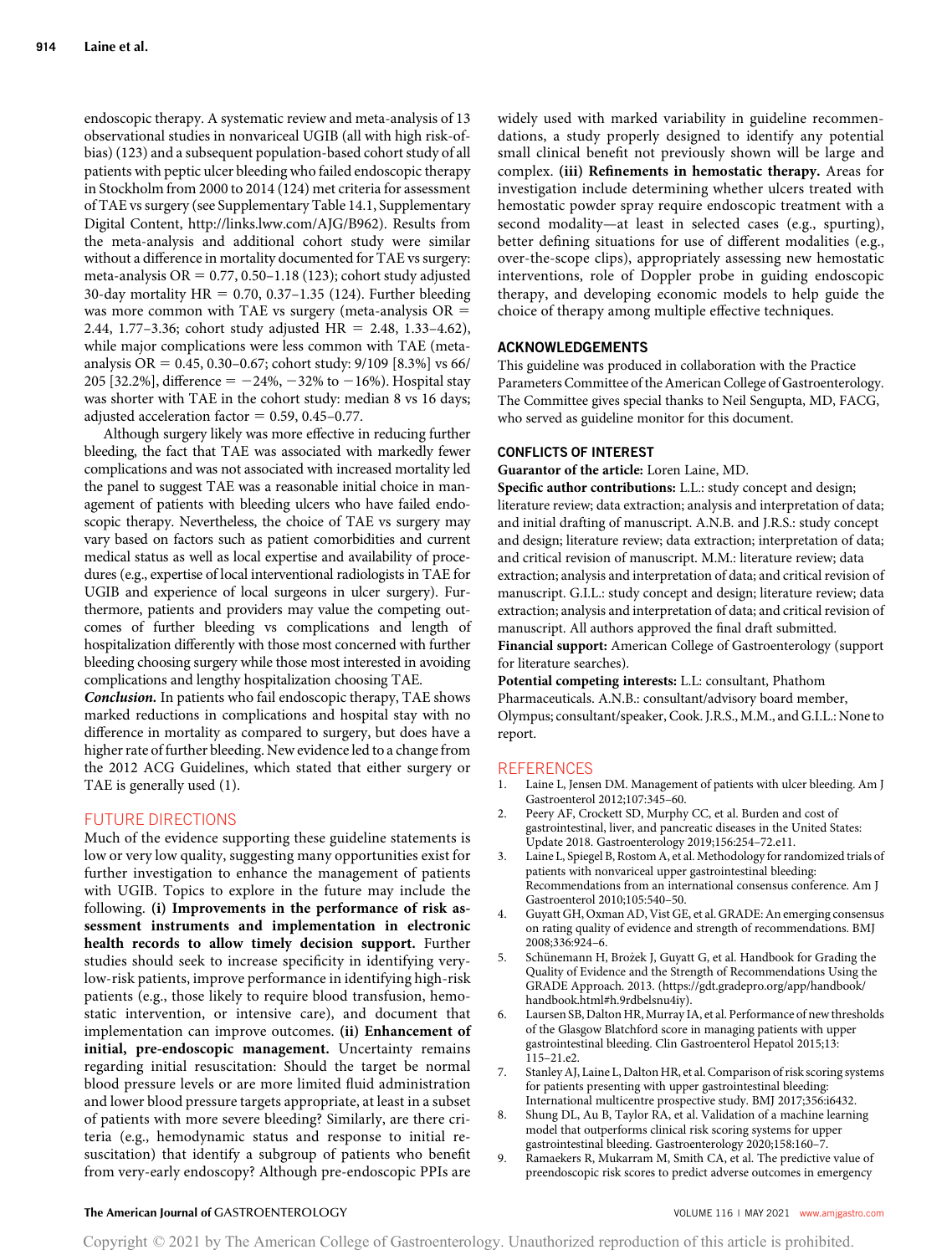department patients with upper gastrointestinal bleeding: A systematic review. Acad Emerg Med 2016;23:1218–27.

- 10. Stanley AJ, Ashley D, Dalton HR, et al. Outpatient management of patients with low-risk upper-gastrointestinal haemorrhage: Multicentre validation and prospective evaluation. Lancet 2009;373:42–7.
- 11. Banister T, Spiking J, Ayaru L. Discharge of patients with an acute upper gastrointestinal bleed from the emergency department using an extended Glasgow-Blatchford Score. BMJ Open Gastroenterol 2018;5: e000225.
- 12. Carson JL, Guyatt G, Heddle NM, et al. Clinical practice guidelines from the AABB: Red blood cell transfusion thresholds and storage. JAMA 2016;316:2025–35.
- 13. Carson JL, Stanworth SJ, Roubinian N, et al. Transfusion thresholds and other strategies for guiding allogeneic red blood cell transfusion. Cochrane Database Syst Rev 2016;10:CD002042.
- 14. Villanueva C, Colomo A, Bosch A, et al. Transfusion strategies for acute upper gastrointestinal bleeding. N Engl J Med 2013;368:11–21.
- 15. Jairath V, Kahan BC, Gray A, et al. Restrictive versus liberal blood transfusion for acute upper gastrointestinal bleeding (TRIGGER): A pragmatic, open-label, cluster randomised feasibility trial. Lancet 2015; 386:137–44.
- 16. Carson JL, Brooks MM, Abbott JD, et al. Liberal versus restrictive transfusion thresholds for patients with symptomatic coronary artery disease. Am Heart J 2013;165:964–71 e1.
- 17. Cooper HA, Rao SV, Greenberg MD, et al. Conservative versus liberal red cell transfusion in acute myocardial infarction (the CRIT Randomized Pilot Study). Am J Cardiol 2011;108:1108–11.
- 18. Rahman R, Nguyen DL, Sohail U, et al. Pre-endoscopic erythromycin administration in upper gastrointestinal bleeding: An updated metaanalysis and systematic review. Ann Gastroenterol 2016;29:312–7.
- 19. Na HK, Jung HY, Seo DW, et al. Erythromycin infusion prior to endoscopy for acute nonvariceal upper gastrointestinal bleeding: A pilot randomized controlled trial. Korean J Intern Med 2017;32:1002–9.
- 20. Altraif I, Handoo FA, Aljumah A, et al. Effect of erythromycin before endoscopy in patients presenting with variceal bleeding: A prospective, randomized, double-blind, placebo-controlled trial. Gastrointest Endosc 2011;73:245–50.
- 21. Javad Ehsani Ardakani M, Zare E, Basiri M, et al. Erythromycin decreases the time and improves the quality of EGD in patients with acute upper GI bleeding. Gastroenterol Hepatol Bed Bench 2013;6: 195–201.
- 22. Pateron D, Vicaut E, Debuc E, et al. Erythromycin infusion or gastric lavage for upper gastrointestinal bleeding: A multicenter randomized controlled trial. Ann Emerg Med 2011;57:582–9.
- 23. Barkun AN, Bardou M, Martel M, et al. Prokinetics in acute upper GI bleeding: A meta-analysis. Gastrointest Endosc 2010;72:1138–45.
- 24. Barkun AN, Bardou M, Martel M, et al. Response. Gastrointest Endosc 2011;74:234–5.
- 25. Daram SR, Garretson R. Erythromycin is preferable to metoclopramide as a prokinetic in acute upper GI bleeding. Gastrointest Endosc 2011;74: 234.
- 26. Hancox JC, Hasnain M, Vieweg WV, et al. Erythromycin, QTc interval prolongation, and torsade de pointes: Case reports, major risk factors and illness severity. Ther Adv Infect Dis 2014;2:47–59.
- 27. Tschida SJ, Guay DR, Straka RJ, et al. QTc-interval prolongation associated with slow intravenous erythromycin lactobionate infusions in critically ill patients: A prospective evaluation and review of the literature. Pharmacotherapy 1996;16:663–74.
- 28. Package Insert, Erythromycin Lactobionate: 11/05/2019. Drugs@FDA. [\(https://www.accessdata.fda.gov/drugsatfda\\_docs/label/2019/](https://www.accessdata.fda.gov/drugsatfda_docs/label/2019/050609s041lbl.pdf) [050609s041lbl.pdf](https://www.accessdata.fda.gov/drugsatfda_docs/label/2019/050609s041lbl.pdf)). Accessed September 26, 2020.
- 29. Carbonell N, Pauwels A, Serfaty L, et al. Erythromycin infusion prior to endoscopy for acute upper gastrointestinal bleeding: A randomized, controlled, double-blind trial. Am J Gastroenterol 2006;101:1211–5.
- 30. Daneshmend TK, Hawkey CJ, Langman MJ, et al. Omeprazole versus placebo for acute upper gastrointestinal bleeding: Randomised double blind controlled trial. BMJ 1992;304:143–7.
- 31. Hawkey GM, Cole AT, McIntyre AS, et al. Drug treatments in upper gastrointestinal bleeding: Value of endoscopic findings as surrogate end points. Gut 2001;49:372–9.
- Lau JY, Leung WK, Wu JC, et al. Omeprazole before endoscopy in patients with gastrointestinal bleeding. N Engl J Med 2007;356:1631–40.
- 33. Laine L, McQuaid KR. Endoscopic therapy for bleeding ulcers: An evidence-based approach based on meta-analyses of randomized controlled trials. Clin Gastroenterol Hepatol 2009;7:33–47.
- 34. Khuroo MS, Yattoo GN, Javid G, et al. A comparison of omeprazole and placebo for bleeding peptic ulcer. N Engl J Med 1997;336:1054–8.
- 35. Sung JJ, Chan FK, Lau JY, et al. The effect of endoscopic therapy in patients receiving omeprazole for bleeding ulcers with nonbleeding visible vessels or adherent clots: A randomized comparison. Ann Intern Med 2003;139:237–43.
- 36. Leontiadis GI, Sharma VK, Howden CW. Proton pump inhibitor therapy for peptic ulcer bleeding: Cochrane collaboration meta-analysis of randomized controlled trials. Mayo Clin Proc 2007;82:286–96.
- 37. Gralnek IM, Dumonceau JM, Kuipers EJ, et al. Diagnosis and management of nonvariceal upper gastrointestinal hemorrhage: European Society of Gastrointestinal Endoscopy (ESGE) Guideline. Endoscopy 2015;47:a1–46.
- National Institute for Health and Care Excellence. Acute Upper Gastrointestinal Bleeding in Over 16s: Management. CG141. 2012.
- 39. Barkun AN, Bardou M, Kuipers EJ, et al. International consensus recommendations on the management of patients with nonvariceal upper gastrointestinal bleeding. Ann Intern Med 2010;152:101–13.
- Institute of Medicine (IOM). Clinical Practice Guidelines We Can Trust. The National Academies Press: Washington, DC, 2011.
- Laine L. Upper gastrointestinal bleeding due to a peptic ulcer. N Engl J Med 2016;375:1198.
- Lin HJ, Wang K, Perng CL, et al. Early or delayed endoscopy for patients with peptic ulcer bleeding. A prospective randomized study. J Clin Gastroenterol 1996;22:267–71.
- 43. Cooper GS, Chak A, Connors AF Jr, et al. The effectiveness of early endoscopy for upper gastrointestinal hemorrhage: A community-based analysis. Med Care 1998;36:462–74.
- Cooper GS, Chak A, Way LE, et al. Early endoscopy in upper gastrointestinal hemorrhage: Associations with recurrent bleeding, surgery, and length of hospital stay. Gastrointest Endosc 1999;49: 145–52.
- 45. Cooper GS, Kou TD, Wong RC. Use and impact of early endoscopy in elderly patients with peptic ulcer hemorrhage: A population-based analysis. Gastrointest Endosc 2009;70:229–35.
- 46. Wysocki JD, Srivastav S, Winstead NS. A nationwide analysis of risk factors for mortality and time to endoscopy in upper gastrointestinal haemorrhage. Aliment Pharmacol Ther 2012;36:30–6.
- 47. Bjorkman DJ, Zaman A, Fennerty MB, et al. Urgent vs. elective endoscopy for acute non-variceal upper-GI bleeding: An effectiveness study. Gastrointest Endosc 2004;60:1–8.
- 48. Lee JG, Turnipseed S, Romano PS, et al. Endoscopy-based triage significantly reduces hospitalization rates and costs of treating upper GI bleeding: A randomized controlled trial. Gastrointest Endosc 1999;50: 755–61.
- 49. Laursen SB, Leontiadis GI, Stanley AJ, et al. Relationship between timing of endoscopy and mortality in patients with peptic ulcer bleeding: A nationwide cohort study. Gastrointest Endosc 2017;85:936–44 e3.
- Sung JJ, Chiu PW, Chan FKL, et al. Asia-Pacific working group consensus on non-variceal upper gastrointestinal bleeding: An update 2018. Gut 2018;67:1757–68.
- 51. Garcia-Tsao G, Abraldes JG, Berzigotti A, et al. Portal hypertensive bleeding in cirrhosis: Risk stratification, diagnosis, and management: 2016 practice guidance by the American Association for the study of liver diseases. Hepatology 2017;65:310–35.
- 52. Cho SH, Lee YS, Kim YJ, et al. Outcomes and role of urgent endoscopy in high-risk patients with acute nonvariceal gastrointestinal bleeding. Clin Gastroenterol Hepatol 2018;16:370–7.
- 53. Lau JYW, Yu Y, Tang RSY, et al. Timing of endoscopy for acute upper gastrointestinal bleeding. N Engl J Med 2020;382:1299–308.
- 54. Sung JJ, Barkun A, Kuipers EJ, et al. Intravenous esomeprazole for prevention of recurrent peptic ulcer bleeding: A randomized trial. Ann Intern Med 2009;150:455–64.
- 55. Chang-Chien CS, Wu CS, Chen PC, et al. Different implications of stigmata of recent hemorrhage in gastric and duodenal ulcers. Dig Dis Sci 1988;33:400–4.
- 56. Chung SC, Leung JW, Steele RJ, et al. Endoscopic injection of adrenaline for actively bleeding ulcers: A randomised trial. Br Med J (Clin Res Ed) 1988;296:1631–3.

### © 2021 by The American College of Gastroenterology The American Journal of GASTROENTEROLOGY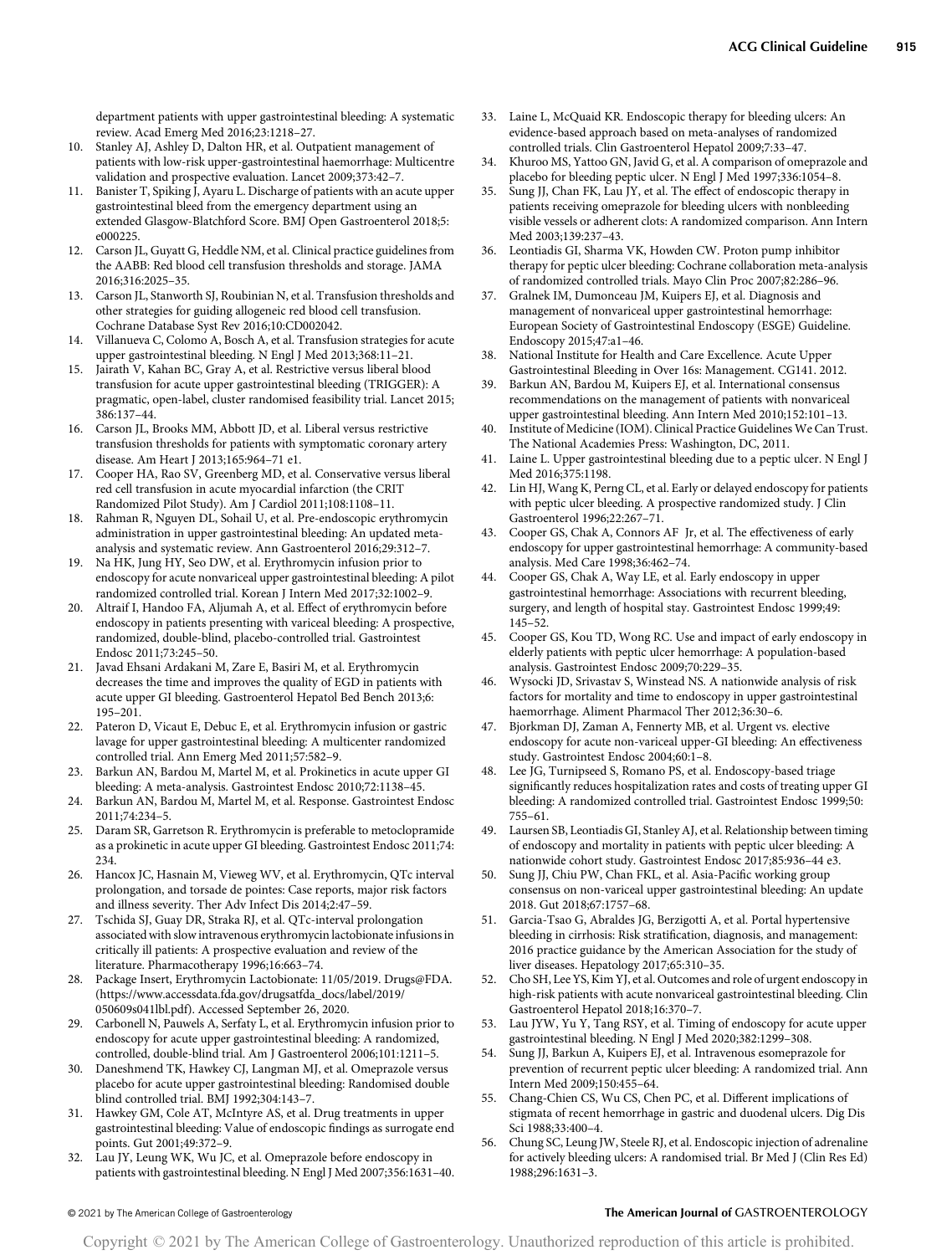- 57. Laine L. Multipolar electrocoagulation in the treatment of active upper gastrointestinal tract hemorrhage. A prospective controlled trial. N Engl J Med 1987;316:1613–7.
- 58. Bleau BL, Gostout CJ, Sherman KE, et al. Recurrent bleeding from peptic ulcer associated with adherent clot: A randomized study comparing endoscopic treatment with medical therapy. Gastrointest Endosc 2002; 56:1–6.
- 59. Jensen DM, Kovacs TO, Jutabha R, et al. Randomized trial of medical or endoscopic therapy to prevent recurrent ulcer hemorrhage in patients with adherent clots. Gastroenterology 2002;123:407–13.
- 60. Lau JYW, Pittayanon R, Wong KT, et al. Prophylactic angiographic embolisation after endoscopic control of bleeding to high-risk peptic ulcers: A randomised controlled trial. Gut 2019;68:796–803.
- 61. Koyama T, Fujimoto K, Iwakiri R, et al. Prevention of recurrent bleeding from gastric ulcer with a nonbleeding visible vessel by endoscopic injection of absolute ethanol: A prospective, controlled trial. Gastrointest Endosc 1995;42:128–31.
- 62. Laine L. Multipolar electrocoagulation versus injection therapy in the treatment of bleeding peptic ulcers. A prospective, randomized trial. Gastroenterology 1990;99:1303–6.
- 63. Rutgeerts P, Gevers AM, Hiele M, et al. Endoscopic injection therapy to prevent rebleeding from peptic ulcers with a protruding vessel: A controlled comparative trial. Gut 1993;34:348–50.
- 64. Chung IK, Ham JS, Kim HS, et al. Comparison of the hemostatic efficacy of the endoscopic hemoclip method with hypertonic saline-epinephrine injection and a combination of the two for the management of bleeding peptic ulcers. Gastrointest Endosc 1999;49:13–8.
- 65. Ljubicic N, Budimir I, Biscanin A, et al. Endoclips vs large or smallvolume epinephrine in peptic ulcer recurrent bleeding. World J Gastroenterol 2012;18:2219–24.
- Wang HM, Tsai WL, Yu HC, et al. Improvement of short-term outcomes for high-risk bleeding peptic ulcers with addition of argon plasma coagulation following endoscopic injection therapy: A randomized controlled trial. Medicine (Baltimore) 2015;94:e1343.
- 67. Karaman A, Baskol M, Gursoy S, et al. Epinephrine plus argon plasma or heater probe coagulation in ulcer bleeding. World J Gastroenterol 2011; 17:4109–12.
- 68. Skok P, Krizman I, Skok M. Argon plasma coagulation versus injection sclerotherapy in peptic ulcer hemorrhage—A prospective, controlled study. Hepatogastroenterology 2004;51:165–70.
- 69. Taghavi SA, Soleimani SM, Hosseini-Asl SM, et al. Adrenaline injection plus argon plasma coagulation versus adrenaline injection plus hemoclips for treating high-risk bleeding peptic ulcers: A prospective, randomized trial. Can J Gastroenterol 2009;23:699–704.
- 70. Cook DJ, Guyatt GH, Salena BJ, et al. Endoscopic therapy for acute nonvariceal upper gastrointestinal hemorrhage: A meta-analysis. Gastroenterology 1992;102:139–48.
- 71. Fujishiro M, Abe N, Endo M, et al. Retrospective multicenter study concerning electrocautery forceps with soft coagulation for nonmalignant gastroduodenal ulcer bleeding in Japan. Dig Endosc 2010; 22(Suppl 1):S15–8.
- 72. Arima S, Sakata Y, Ogata S, et al. Evaluation of hemostasis with soft coagulation using endoscopic hemostatic forceps in comparison with metallic hemoclips for bleeding gastric ulcers: A prospective, randomized trial. J Gastroenterol 2010;45:501–5.
- 73. Kim JW, Jang JY, Lee CK, et al. Comparison of hemostatic forceps with soft coagulation versus argon plasma coagulation for bleeding peptic ulcer—A randomized trial. Endoscopy 2015;47:680–7.
- 74. Nunoue T, Takenaka R, Hori K, et al. A randomized trial of monopolar soft-mode coagulation versus heater probe thermocoagulation for peptic ulcer bleeding. J Clin Gastroenterol 2015;49:472–6.
- 75. Toka B, Eminler AT, Karacaer C, et al. Comparison of monopolar hemostatic forceps with soft coagulation versus hemoclip for peptic ulcer bleeding: A randomized trial (with video). Gastrointest Endosc 2019;89:792–802.
- 76. Lin HJ, Tseng GY, Perng CL, et al. Comparison of adrenaline injection and bipolar electrocoagulation for the arrest of peptic ulcer bleeding. Gut 1999;44:715–9.
- 77. Song SY, Chung JB,Moon YM, et al. Comparison of the hemostatic effect of endoscopic injection with fibrin glue and hypertonic salineepinephrine for peptic ulcer bleeding: A prospective randomized trial. Endoscopy 1997;29:827–33.
- 78. Grgov S, Radovanovic-Dinic B, Tasic T. Could application of epinephrine improve hemostatic efficacy of hemoclips for bleeding

peptic ulcers? A prospective randomized study. Vojnosanit Pregl 2013; 70:824–9.

- 79. Chen YI, Barkun AN. Hemostatic powders in gastrointestinal bleeding: A systematic review. Gastrointest Endosc Clin N Am 2015;25:535–52.
- 80. Baracat FI, de Moura DTH, Brunaldi VO, et al. Randomized controlled trial of hemostatic powder versus endoscopic clipping for non-variceal upper gastrointestinal bleeding. Surg Endosc 2020;34:317–24.
- 81. Kwek BEA, Ang TL, Ong PLJ, et al. TC-325 versus the conventional combined technique for endoscopic treatment of peptic ulcers with high-risk bleeding stigmata: A randomized pilot study. J Dig Dis 2017; 18:323–9.
- 82. Lau Y, Pittayanon R, Kwek A, et al. A non-inferiority randomized controlled trial to compare hemostatic powder TC325 and standard therapy in bleeding from non-variceal upper gastrointestinal causes. Gastrointest Endosc 2020;9:AB14.
- 83. Barkun AN, Almadi M, Kuipers EJ, et al. Management of nonvariceal upper gastrointestinal bleeding: Guideline recommendations from the international consensus group. Ann Intern Med 2019;171:805–22.
- 84. Aziz M, Weissman S, Mehta TI, et al. Efficacy of Hemospray in nonvariceal upper gastrointestinal bleeding: A systematic review with metaanalysis. Ann Gastroenterol 2020;33:145–54.
- 85. Barkun AN, Adam V, Lu Y, et al. Using Hemospray improves the costeffectiveness ratio in the management of upper gastrointestinal nonvariceal bleeding. J Clin Gastroenterol 2018;52:36–44.
- 86. Schmidt A, Golder S, Goetz M, et al. Over-the-scope clips are more effective than standard endoscopic therapy for patients with recurrent bleeding of peptic ulcers. Gastroenterology 2018;155:674–86 e6.
- Jensen DM, Tog K, Ka G, et al. Randomized controlled trial of over-thescope clip as initial treatment of severe non-variceal upper gastrointestinal bleeding. Clin Gastroenterol Hepatol. 2020. [Epub ahead of print August 20, 2020.] doi: [10.1016/j.cgh.2020.08.037.](http://dx.doi.org/10.1016/j.cgh.2020.08.037)
- 88. Chaimoff C, Creter D, Djaldetti M. The effect of pH on platelet and coagulation factor activities. Am J Surg 1978;136:257–9.
- Green FW Jr, Kaplan MM, Curtis LE, et al. Effect of acid and pepsin on blood coagulation and platelet aggregation. A possible contributor prolonged gastroduodenal mucosal hemorrhage. Gastroenterology 1978;74:38–43.
- 90. Patchett SE, Enright H, Afdhal N, et al. Clot lysis by gastric juice: An in vitro study. Gut 1989;30:1704–7.
- Lau JY, Sung JJ, Lee KK, et al. Effect of intravenous omeprazole on recurrent bleeding after endoscopic treatment of bleeding peptic ulcers. N Engl J Med 2000;343:310–6.
- 92. Javid G, Masoodi I, Zargar SA, et al. Omeprazole as adjuvant therapy to endoscopic combination injection sclerotherapy for treating bleeding peptic ulcer. Am J Med 2001;111:280–4.
- 93. Kaviani MJ, Hashemi MR, Kazemifar AR, et al. Effect of oral omeprazole in reducing re-bleeding in bleeding peptic ulcers: A prospective, doubleblind, randomized, clinical trial. Aliment Pharmacol Ther 2003;17: 211–6.
- 94. Wei KL, Tung SY, Sheen CH, et al. Effect of oral esomeprazole on recurrent bleeding after endoscopic treatment of bleeding peptic ulcers. J Gastroenterol Hepatol 2007;22:43–6.
- 95. Zargar SA, Javid G, Khan BA, et al. Pantoprazole infusion as adjuvant therapy to endoscopic treatment in patients with peptic ulcer bleeding: Prospective randomized controlled trial. J Gastroenterol Hepatol 2006; 21:716–21.
- Hung WK, Li VK, Chung CK, et al. Randomized trial comparing pantoprazole infusion, bolus and no treatment on gastric pH and recurrent bleeding in peptic ulcers. ANZ J Surg 2007;77:677–81.
- 97. Bai Y, Chen DF, Wang RQ, et al. Intravenous esomeprazole for prevention of peptic ulcer rebleeding: A randomized trial in Chinese patients. Adv Ther 2015;32:1160–76.
- 98. Jensen DM, Pace SC, Soffer E, et al. Continuous infusion of pantoprazole versus ranitidine for prevention of ulcer rebleeding: A U.S. multicenter randomized, double-blind study. Am J Gastroenterol 2006;101:1991–9.
- 99. Kellici I, Kraja B, Mone I, et al. Role of intravenous omeprazole on nonvariceal upper gastrointestinal bleeding after endoscopic treatment: A comparative study. Medicinski Arhiv 2010;64:324–7.
- 100. van Rensburg C, Barkun AN, Racz I, et al. Clinical trial: Intravenous pantoprazole vs. ranitidine for the prevention of peptic ulcer rebleeding: A multicentre, multinational, randomized trial. Aliment Pharmacol Ther 2009;29:497–507.
- 101. Lin HJ, Lo WC, Lee FY, et al. A prospective randomized comparative trial showing that omeprazole prevents rebleeding in patients with

### The American Journal of GASTROENTEROLOGY **Annual American Journal of GASTROENTEROLOGY VOLUME 116** | MAY 2021 [www.amjgastro.com](http://www.amjgastro.com)